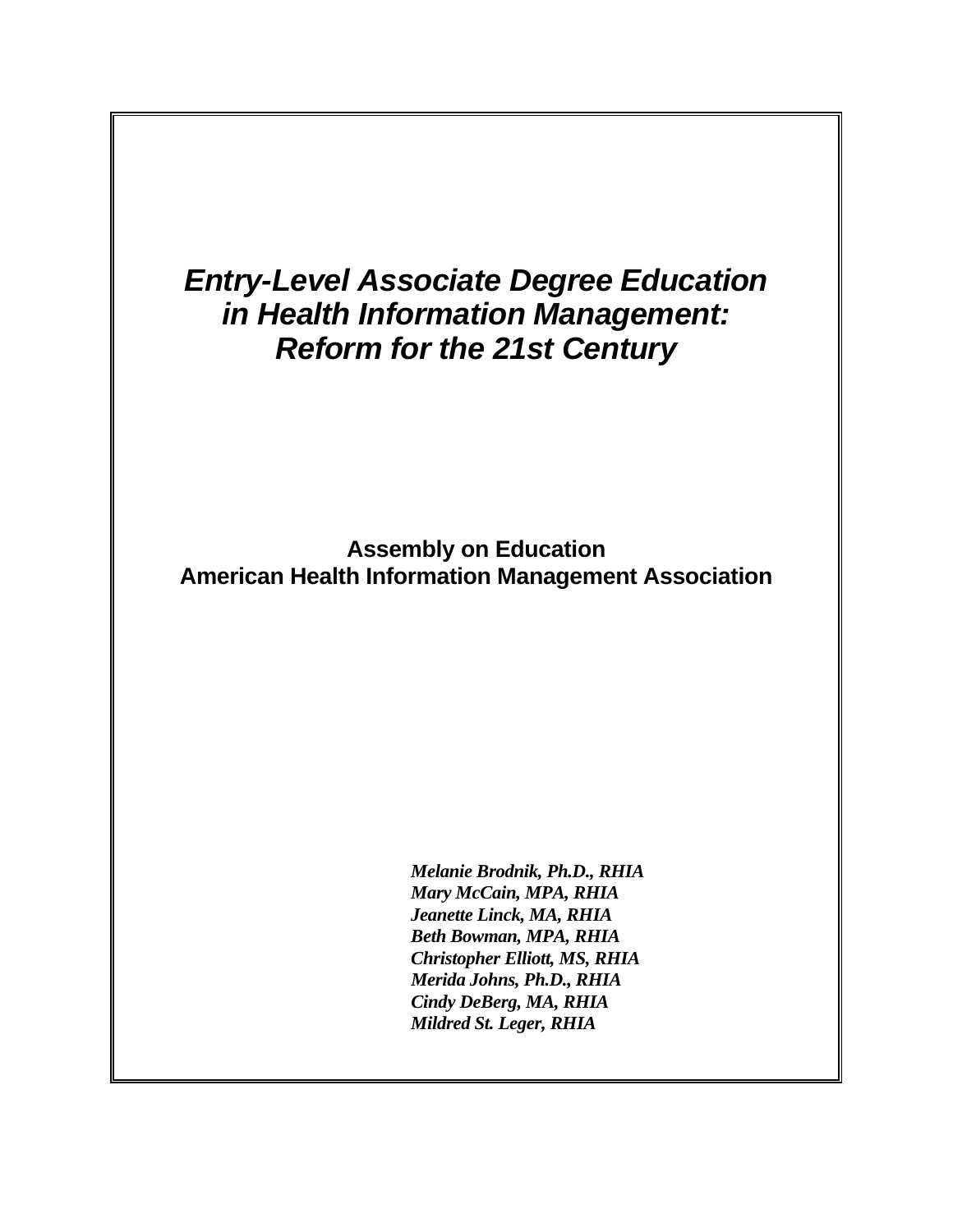## **Acknowledgements**

The AOE wishes to acknowledge and thank the many individuals who provided valuable advice and input in the development of the *"Health Information Technology Model Curriculum 1995"*. Special thanks are extended to the AHIMA Board of Directors for financially supporting the project, AHIMA staff support personnel, Shirley Eichenwald, past AHIMA Education Director and to the following:

#### **1995 AOE Model Curriculum Project Workgroup**

Melanie Brodnik, Project Director, AOE Chair, 1994 - 1995 Mamel McCain, AOE Chair, 1993 - 1994 Jeanette Linck, AOE Chair, 1996 Mildred St. Leger Cindy DeBerg Beth Bowman Merida Johns Chris Elliott

#### **Participants in the 1994 AOE Summer Symposium and Annual Convention**

#### **1994 HIM Curriculum Workgroups**

| Leaders                                               |               | Participants             |                  |                      |                 |                      |
|-------------------------------------------------------|---------------|--------------------------|------------------|----------------------|-----------------|----------------------|
| Melanie Brodnik, AOE Chair, 1994 - 1995               |               | Patricia Anania Firouzan |                  | Wendy Coleman        |                 | Frances Geigle-Bentz |
| Mamel McCain, AOE Chair, 1993 - 1994 Denise Anastasio |               |                          | Margaret Dunmire |                      | Suzanne Griffin |                      |
| Donna Wilde                                           |               | Kim Baldwin-Stried       |                  | <b>Chris Elliot</b>  |                 | John Grimm           |
| Cindy DeBerg                                          |               | Deb Bennett-Woods        |                  | Patricia Ellison     |                 | Sara Grostick        |
| Beth Bowman                                           |               | John Benton              |                  | <b>Robert Filby</b>  |                 | Laurie Haggerty      |
| Kathy LaTour                                          |               | Ingrid Bentzen           |                  | Linda Frank          |                 | Trish Hamlett        |
| Susan Miller                                          |               | Belinda Brunner          |                  | Margaret Gallo       |                 | Mary Alice Hanken    |
| Mervat Abdelhak                                       |               | Deborah Butts            |                  | Elaine Garcia        |                 | Fanny Hawkins        |
| Valerie Watzlaf, alternate                            |               | Sheila Carlan            |                  | <b>Robert Garrie</b> |                 | Joan Hayward         |
| James Hazv                                            | Sean McLinden | Edmund Ricci             |                  |                      | Lisa Stich      |                      |

| James Hazy        | Sean McLinden                              | Edmund Ricci   | Lisa Stich                |
|-------------------|--------------------------------------------|----------------|---------------------------|
| Lynn Hecht        | Kay McMillan                               | Wesley Rohrer  | Anita Taylor              |
| Shirley Higgin    | Marian Miller                              | William Rudman | Glenda Terry              |
| John Innocenti    | <b>Barbara Mosley</b>                      | Kay Samec      | Shirlyn Thomas            |
| Merida Johns      | Karen Patena                               | Melissa Saul   | Penny Thurman             |
| Charlotte Johnson | Olga Perkun                                | Donna Schnepp  | Sandra Trimm              |
| Kerry Kerlin      | Mary Beth Petrosky Lou Ann Schraffenberger |                | Annette Valenta           |
| Kathy LaTour      | Barbara Pinkowitz                          | Katy Sheehy    | Diane Weiss               |
| Carol Liberty     | <b>Charlotte Razor</b>                     | Karen Simon    | Susan Williams            |
| Jeffery Masnick   | Donna Ramusivich                           | Kathleen Sindt | <b>Hyla Winters</b>       |
| Jane Mazzoni      | Lynn Regudon                               | Carol Smith    | Mary Pat Wohlford-Wessels |
|                   |                                            |                |                           |

#### **1992 Envisioning Forums Host Educational Programs**

Beth Anderson University of Texas Medical Branch - Galveston Debora Butts Texas Southern University - Houston, TX Shirley Higgin Spokane Community College - Spokane, WA Josephine Gordon Miami Dade Junior College - Miami, FL Sara Grostick University of Alabama - Birmingham, AL Ellen Jacobs College of Saint Mary - Omaha, NB Elizabeth Johnson Florida International University - Miami, FL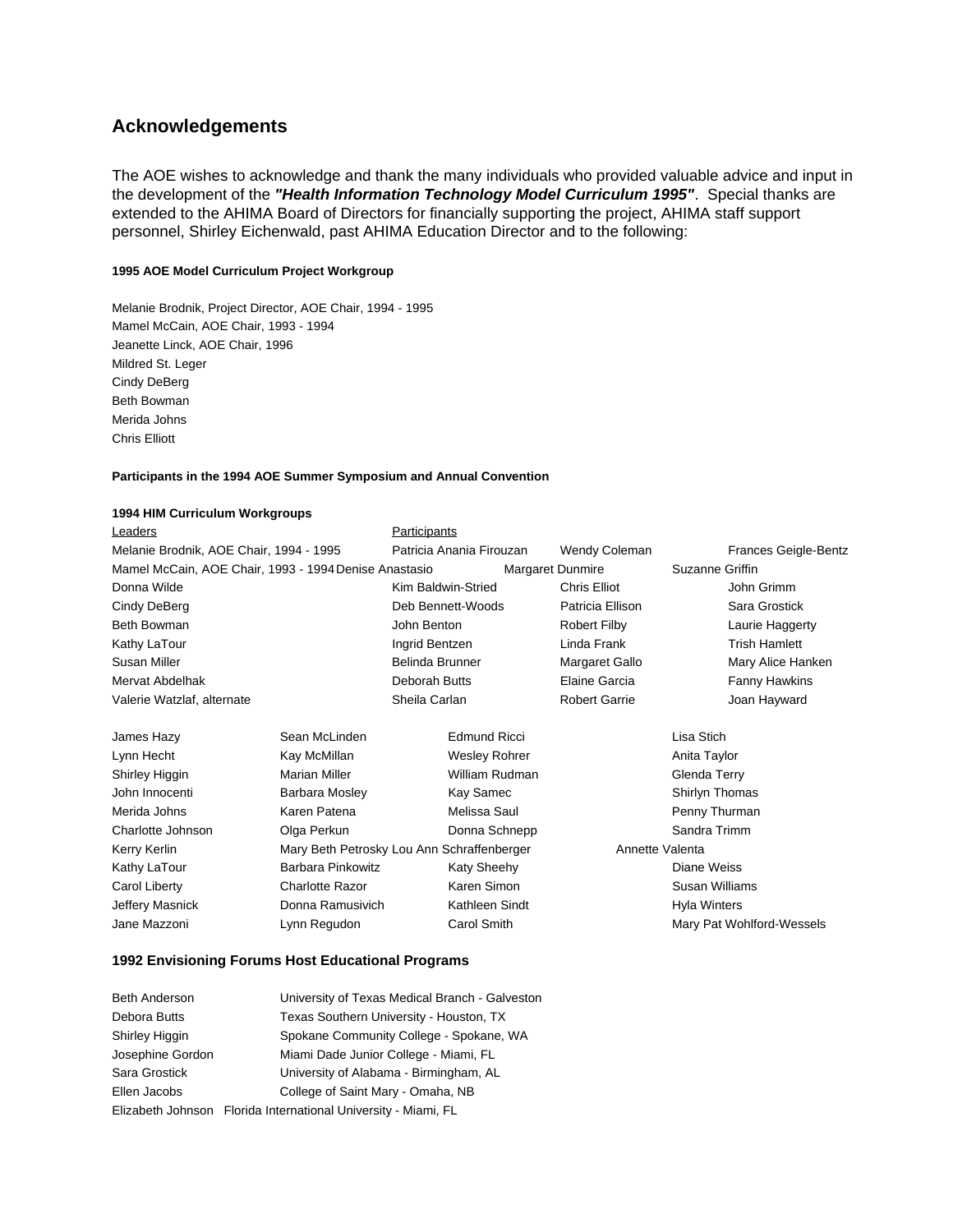Mary Alice Hanken University of Washington - Seattle, WA Carolyn Linville **Northwest Technical College - Moorhead, MN** Betty Mitchell **Baltimore City Community College - Baltimore, MD** Rozella Mattingly Loma Linda University - Loma Linda, CA Cheryl Plettenberg Baker College - Flint, MI Lynn Regudon Shoreline Community College - Seattle, WA Lisa Stich Moraine Park Technical College - West Bend, WI Janette Thomas Alfred State College - Alfred, NY Karen Wager Medical University of South Carolina - Charleston, SC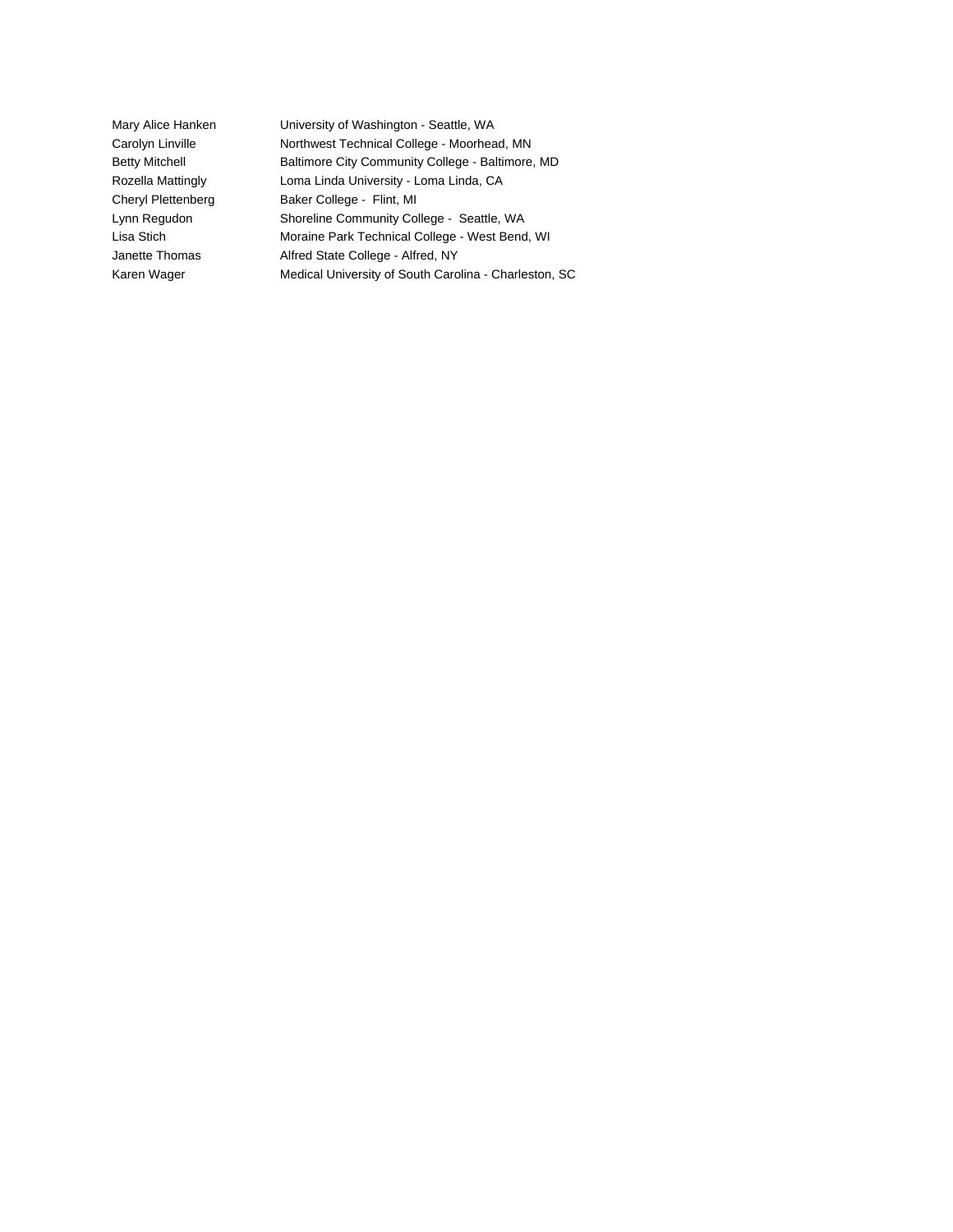### **Preamble**

 Over the last five years the American Health Information Management Association (AHIMA) has been engaged in a number of activities related to educational reform in the profession.<sup>1</sup> The AHIMA recognizes that advances in information technology, the changing healthcare marketplace and the demand for practitioners who are capable of assuming additional higher-level skills, necessitates curriculum reform within the profession. Curriculum reform may mean extensive change for some academic programs. Or, it may mean programs reorganize, restructure or simply do better some of the things that they already are doing. $2$ 

 The Board of Directors (BOD) of the AHIMA commissioned the Assembly on Education (AOE) to look at curriculum reform in the profession and to develop curriculum models for associate, baccalaureate and masters degree levels of professional education in health information management (HIM). In addition, the AOE was commissioned to develop resource products to assist in curriculum development efforts. In 1994, six workgroups were formed to begin work on the model curriculum. Products of their efforts were subsequently validated by the 1994 AOE Symposium participants and used as a basis for further curriculum development activity by the 1995 AOE Curriculum Project Workgroup. The goal of the Workgroup was to produce curriculum models that provide direction in the design of HIM curriculum. This document is the product of the Curriculum Project Workgroup's efforts in regard to associate degree education in health information technology (HIT).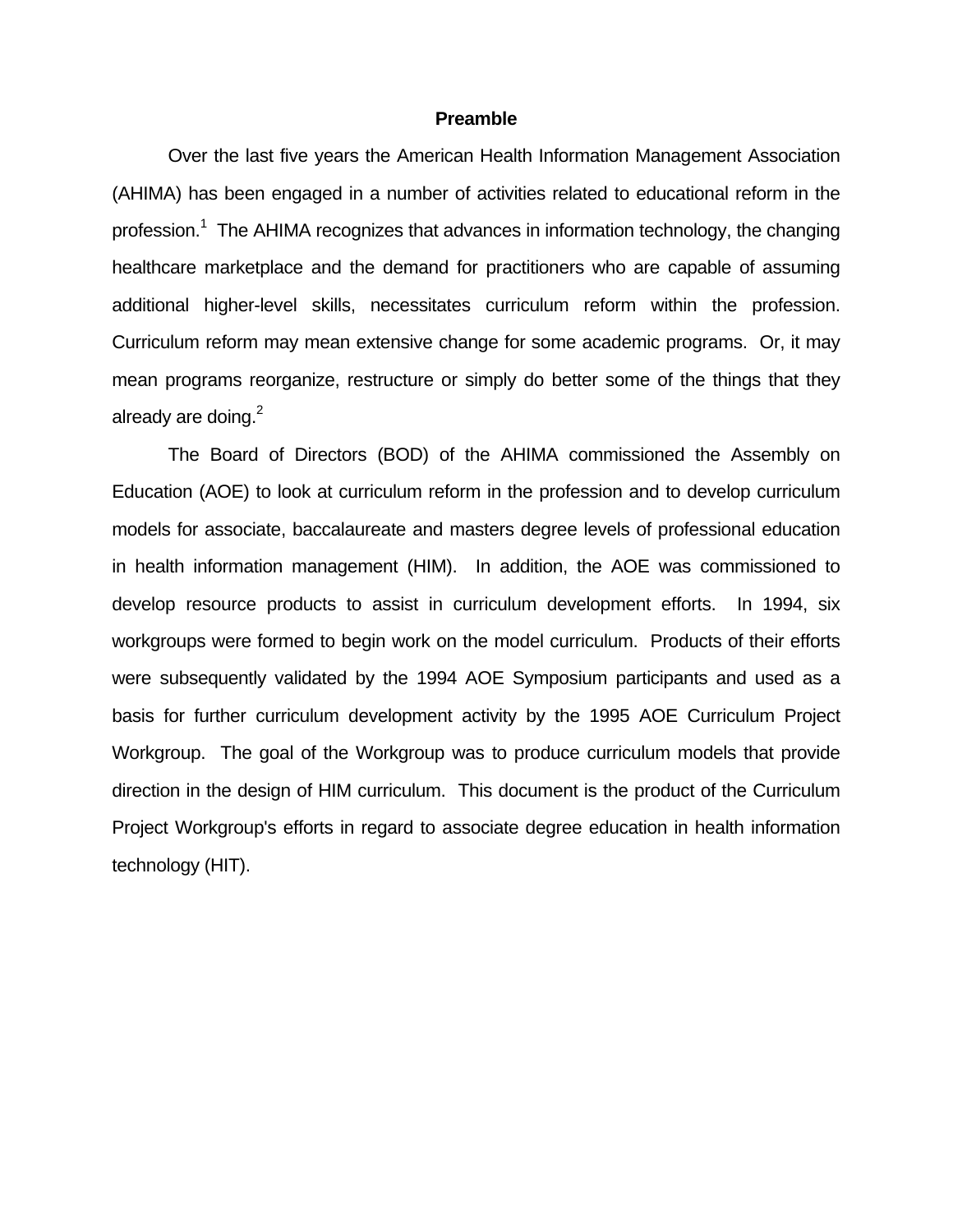### **Introduction**

 In designing the curriculum model, the Workgroup reviewed a variety of reports and studies related to educational reform,  $3,4,5$  the future of allied health education,  $6,7,8,9$  previous HIM educational initiatives, $10,11,12$ , and other professional associations' curriculum projects.<sup>13,14,15</sup> The Workgroup reflected carefully on the key issues raised by these documents and concluded that HIM professional education must meet the needs of a continuously changing environment while requiring a rigorous course of study to prepare graduates for diversified practice in the health care industry.

 The Workgroup recognized that there is an increasing desire to educate students in life skills (i.e., critical thinking, problem solving, literacy, etc.) as well as professional skills. The life and professional skills are seen as mandatory in order for graduates to assume the role of life-long learners who are capable of functioning in a technologically advanced and changing work environment. Graduates must be innovative and adaptable critical thinkers and problem solvers who are capable of using available services and technologies to support the operations, management and decision making within an enterprise.

 To assist students in acquiring the skills necessary to function in this work environment, the Workgroup sought to present a curriculum model that would

1) address the evolving professional skills of associate degree students, 2) emphasize the life skills necessary to function in a changing environment, and 3) address the educational strategies necessary for educating self-directed learners. The model provides a benchmark for entry-level associate degree education in HIM. Implicit in the design of the model is its flexibility as it relates to individual programmatic goals and standards and communities of interest. The model should be used as a guide to modernize, update or revise curricula as needed. It is intended to be used in concert with the ongoing professional roles and functions studies conducted by the AHIMA and the Essentials for an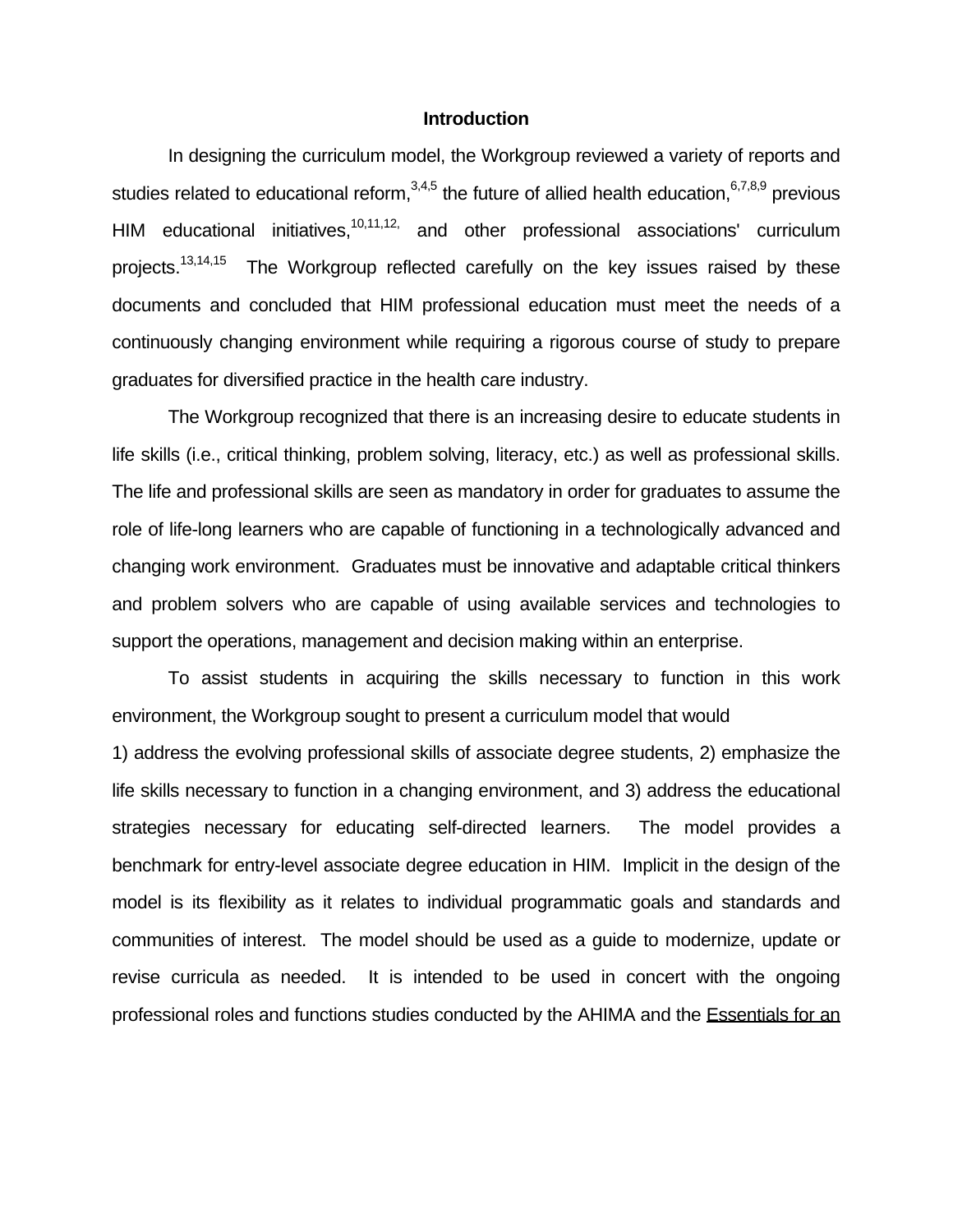Accredited Educational Program for the Health Information Technician. The contents of the model should be viewed as a *complement* to these documents.

 The remainder of this document discusses the curriculum model. It concludes with a discussion of the issues of core curriculum and multiskilling in allied health. The model is divided into the following sections.

- · Mission of HIM Education
- · HIM Practice Definition
- · Occupational Title
- · Task Responsibilities
- · Uniqueness of Associate Degree Curriculum
- · Transcurricular Content and Outcomes
- · Curricular Content and Competency Levels
- · Clinical Experience
- · Sample Curriculum Format
- · Educational Strategies and Assessment
- · Staffing Levels and Faculty Qualifications
- · Computer Laboratory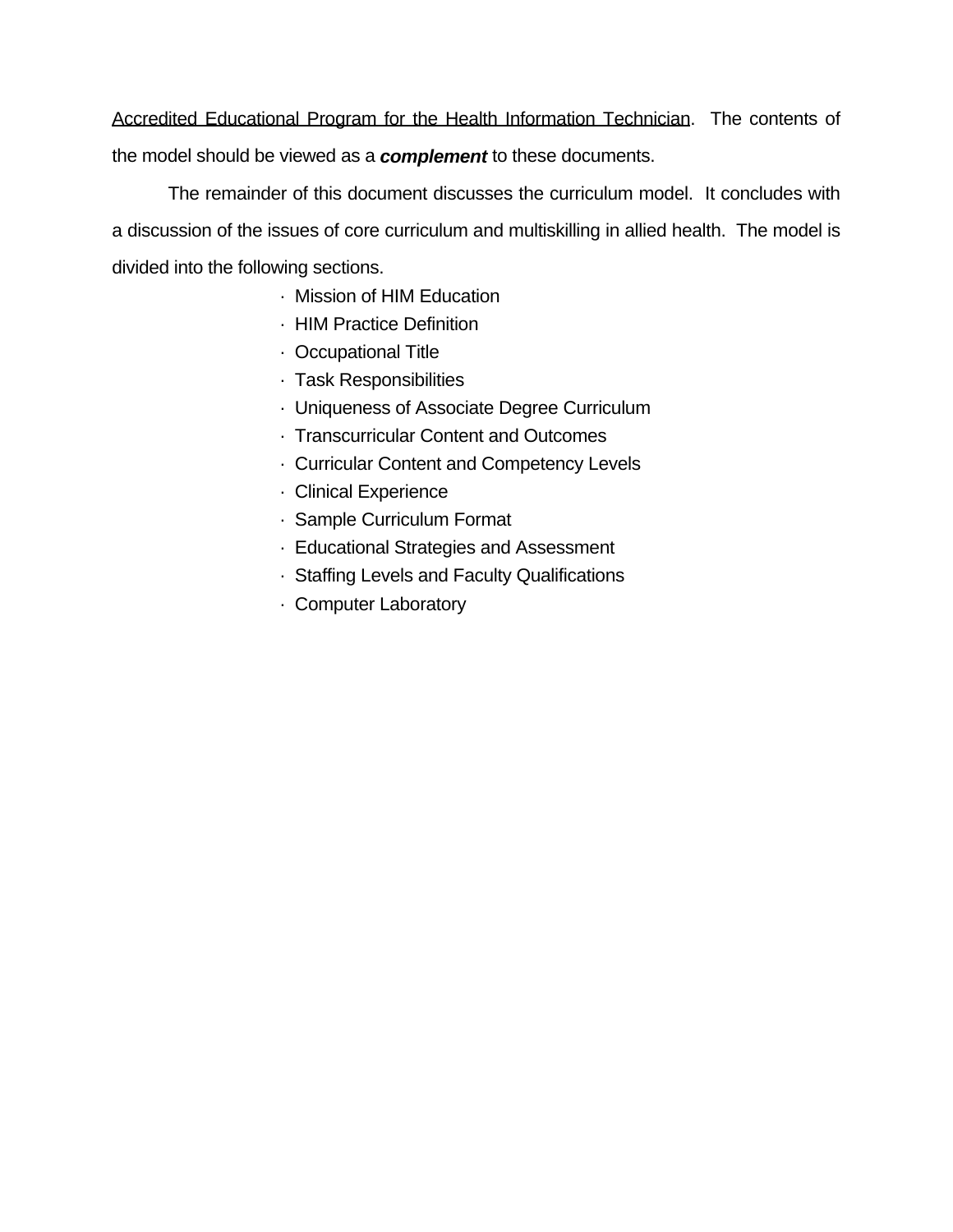# **Curriculum Model**

# **Mission of Health Information Management Education**

 A mission statement serves as a general framework within which an organization can establish certain policies, objectives and/or guidelines. The Workgroup developed a general mission statement of HIM education for faculty to use as a guide, and for society in general to understand the profession's responsibility to professional education and research. Although academic programs may formulate their own mission statements, it is understood that curricula will be structured in the spirit of the HIM educational mission with necessary adjustments made to accommodate the respective educational degree levels and communities of interest. Health information management education is responsible for preparing

confident, innovative and contributing professionals who can identify and use a variety of information resources and technologies to accomplish the objectives of diverse practice environments. It provides students with the knowledge and skills necessary to become self-directed learners who possess critical-thinking and problem-solving abilities, as well as communication and interpersonal skills. It instills a commitment to life-long learning, and important ethical values. The educational process fosters the acquisition of leadership abilities and systems thinking necessary for adapting careers within a changing health care environment. As practitioners, graduates will serve society and the profession through collaborative practice, innovative teaching, and the generation and application of new knowledge about health information management.

# **Health Information Management Practice Definition**

 Health information management represents a continuum of practice concerned with health related information and the management of systems to collect, store, process, retrieve, analyze, disseminate and communicate information related to the research, planning, provision, financing and evaluation of health care services.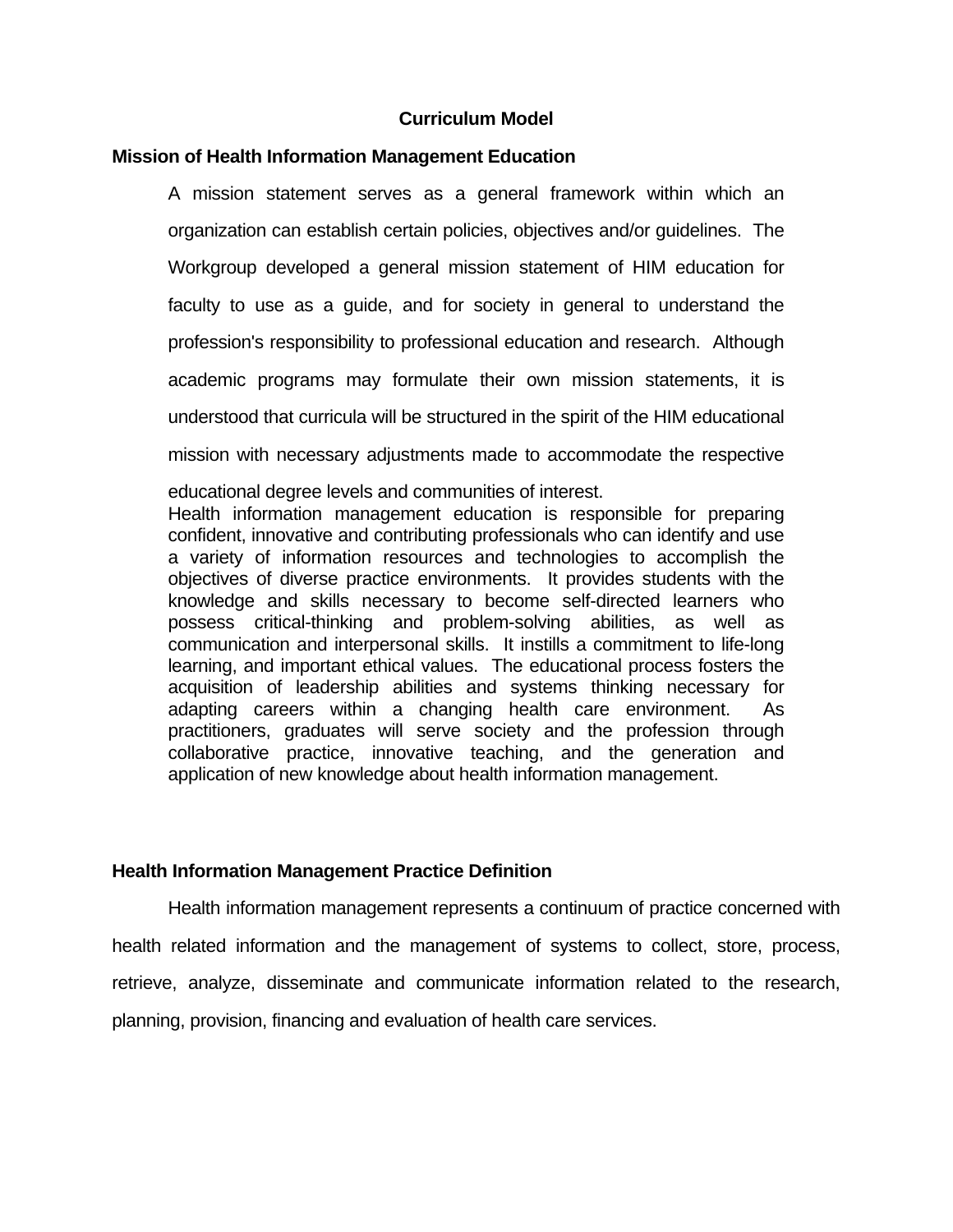### **Occupational Title**

 Graduates of associate degree educational programs are known as health information technicians. Entry-level health information technicians may be employed in a variety of settings, and they may assume a variety of job titles depending upon their education, work experience and place of employment. Common job titles held by health information technicians in today's job market include coder, medical record technician, abstractor, supervisor, transcriptionist, etc. It is anticipated that job titles will change as healthcare enterprises expand their reliance on information systems and technology. Health information technicians have, and will continue to hold, positions that support efforts toward the development of computer-based patient record systems and a national health information infrastructure. Presently, opportunities for practice are found in numerous settings such as acute care general hospitals, managed care organizations, physician office practices, long term care facilities, home healthcare agencies, corrections facilities, behavioral healthcare organizations, insurance companies, ambulatory settings, state and federal healthcare agencies, etc. Practice opportunities are unlimited.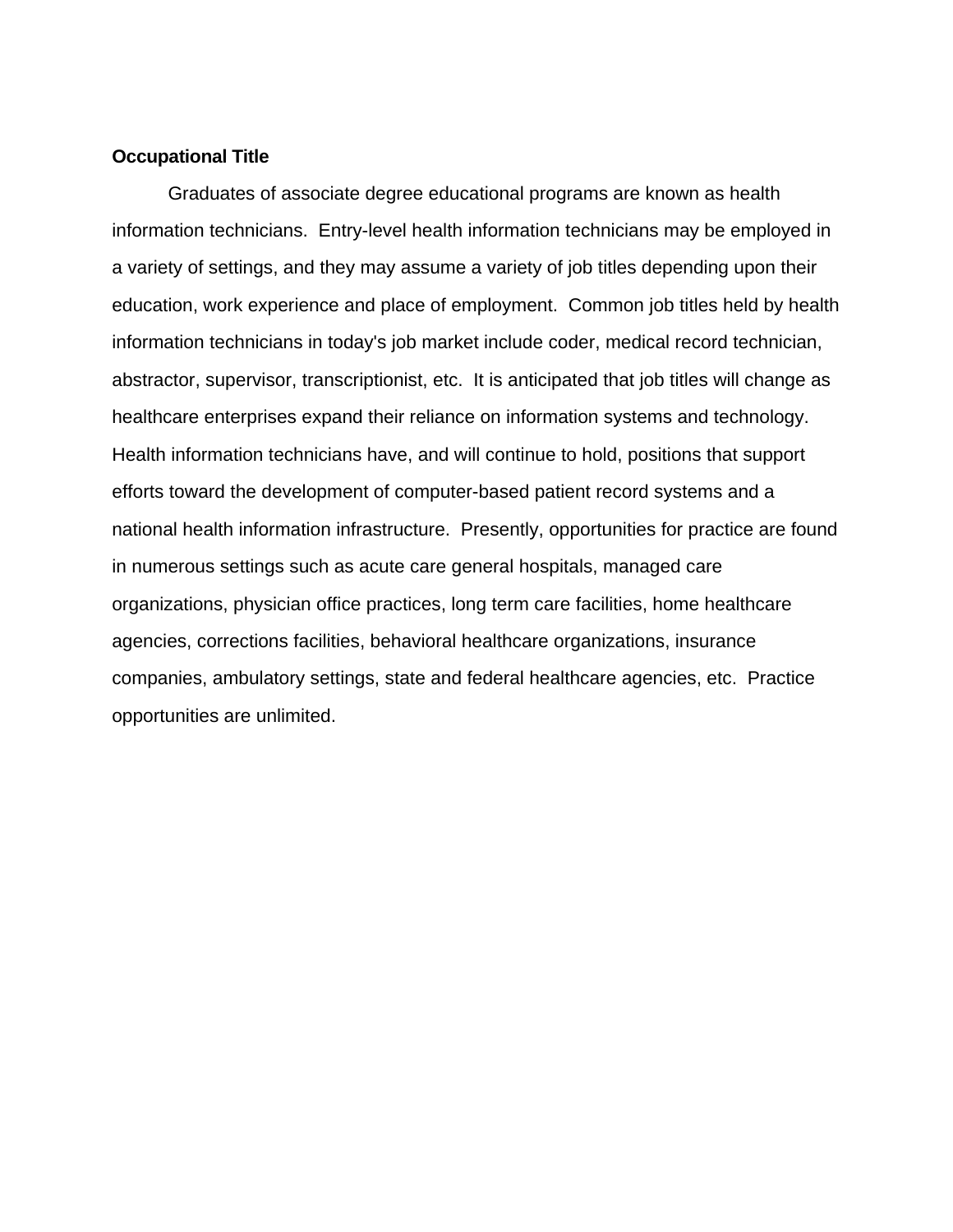#### **Task Responsibilities**

 The tasks or functions performed by health information technicians are numerous and continually changing within the work environment. The job title and work setting will dictate the actual tasks performed by the health information technician. However, in general, these individuals perform tasks related to the use, analysis, validation, presentation, abstracting, coding, storage, security, retrieval, quality measurement and control of health care data regardless of the physical medium in which the information is maintained. Their task responsibilities may also include supervising personnel.

# **Uniqueness of the Associate Degree Curriculum**

 The uniqueness of associate degree education for health information technicians is found in the environment in which the curriculum is taught, the employment setting of its graduates and the blending of course work which comprises health information technology. The associate degree curriculum represents a synthesis of curricular content drawn from general education, principles of supervision and information technology, coupled with a unique understanding of the biomedical sciences, health data content and uses, and health data classification and reimbursement systems. It is important to note that while the associate and baccalaureate curricula share common curricular foundations, they seek to accomplish significantly different outcomes, particularly with respect to the background in information technologies, statistics, and strategic organizational information resources management. The expertise of the associate degree graduate lies in the application of information technologies to support healthcare information operations. The expertise of the baccalaureate degree graduate lies in the interpretation, analysis, and design of information systems, and management of healthcare information resources and services.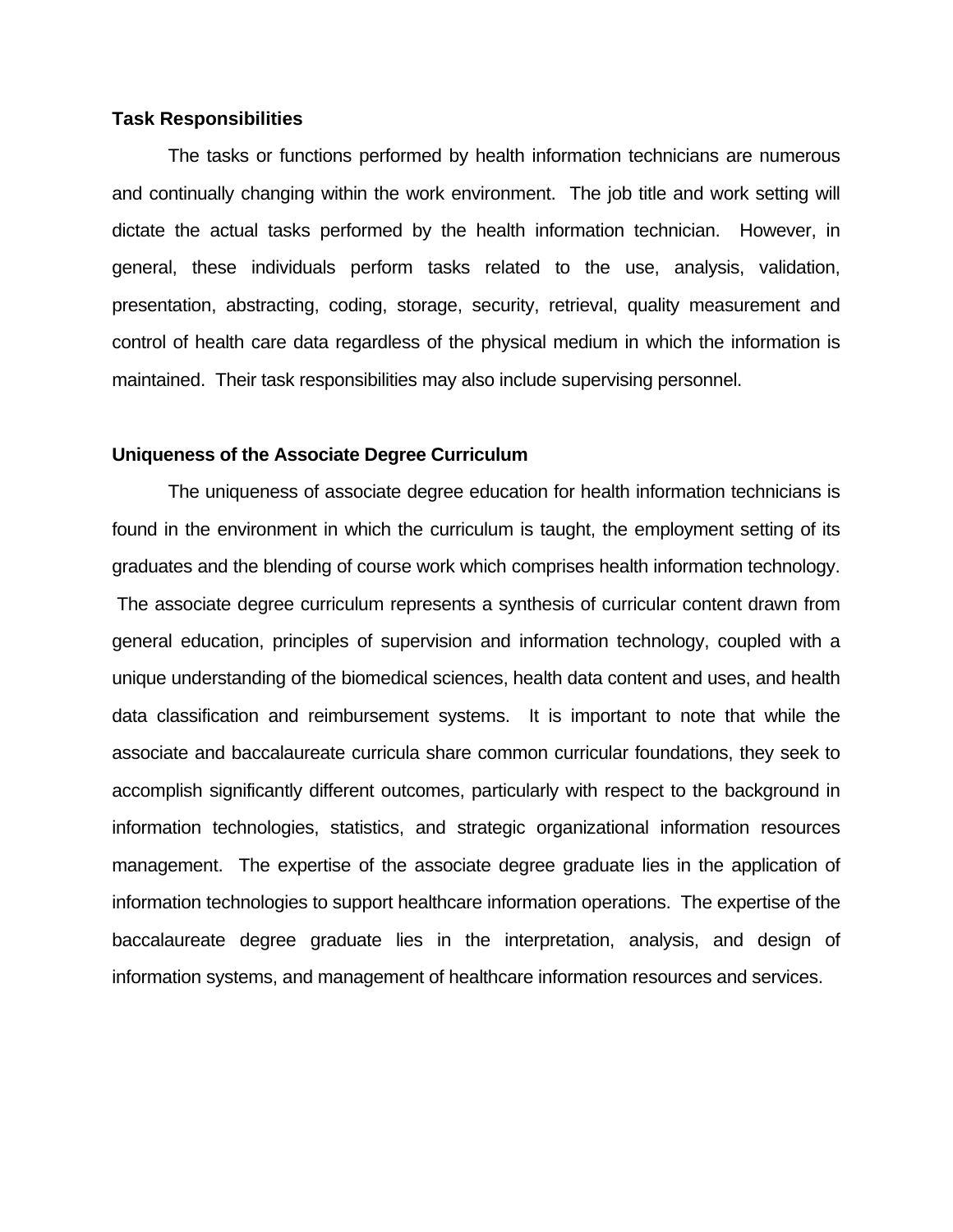# **Transcurricular Content and Outcomes**

 Over the last ten years significant attention has been paid to the integration of liberal arts and professional education studies as a way of educating a workforce that is prepared to meet the needs of a changing, high performance work environment. The work of the University of Michigan's Professional Preparation Network Project<sup>16</sup> suggests that professional education programs should be educating students who can demonstrate the following competencies upon graduation:

- $\triangleright$  Conceptual Competence: Understanding the theoretical foundations of the profession.
- $\triangleright$  Technical Competence: Ability to perform skills required of the profession.
	-
- $\triangleright$  Integrative Competence: Ability to meld theory and skills in the practice setting.
- $\triangleright$  Career Marketability: Becoming marketable due to acquired education and training.

In addition, the Network Project identified eight educational outcomes that are common with liberal arts education (see Appendix A). Based on these outcomes and the dynamic changes taking place within the profession, the Curriculum Workgroup identified specific educational outcomes that were felt to exemplify the well-educated health information technician of today and tomorrow. Faculty are encouraged to design curricula to produce graduates who are:

> Confident in professional knowledge and skills, and project that confidence in professional interactions.

- Adaptable to change and capable of reflecting on the relevant aspects of practice and the opportunities and constraints found in a variety of environments.
- · Service-oriented and responsible for collaborating with other healthcare professionals to accomplish the goals or objectives of the organization.
- Capable of critical thinking and able to integrate information and knowledge to solve problems.
- Communicative and able to relate to patients, providers, customers, and other healthcare professionals.
- Self-directed in learning and committed to learning throughout life, recognizing that life-long learning is mandatory for the maintenance of professional expertise.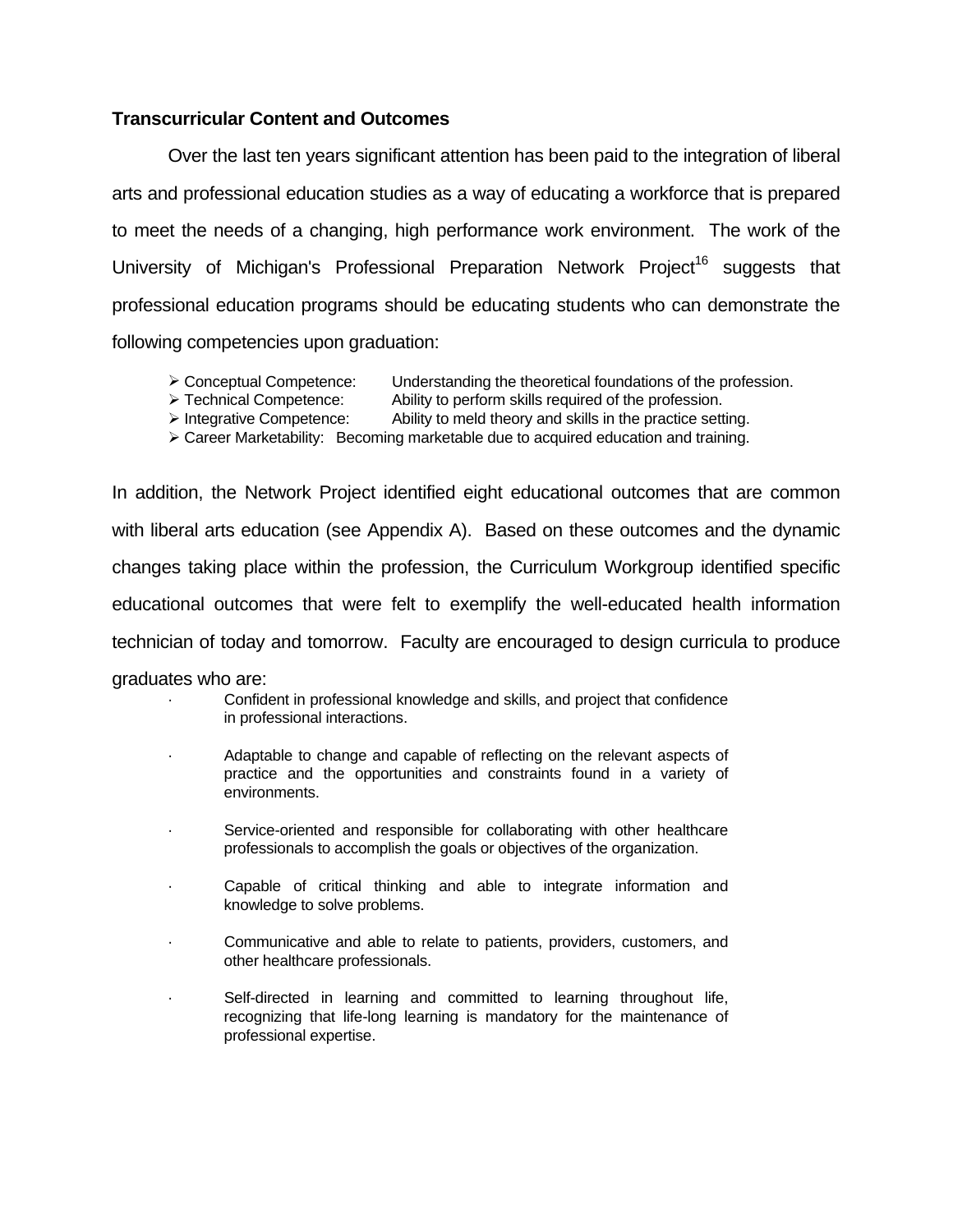- Ethical and able to understand ethical implications and choose an appropriate course of action.
- · Open to sharing knowledge with other healthcare professionals to influence the development of solutions to health information practice issues.

### **Curricular Content**

 The associate degree curriculum emphasizes the technical component of providing a variety of health information services. The curriculum is designed to prepare entry-level graduates with the knowledge and skills necessary to use, analyze, present, abstract, code, store and/or retrieve health care data for the support of enterprise operations, and clinical and business decision making in healthcare, or related organizations.

 The curricular content was identified through a series of activities which included a review of the literature and input from practitioners, faculty, and other interested individuals through envisioning forums and workgroup meetings.<sup>17</sup> In 1994, six AOE workgroups identified tasks and developed knowledge clusters and units which were validated by participants at the 1994 AOE Symposium and the AHIMA Annual Convention. Data from these workgroups and subsequent validation efforts were used by the Project Workgroup to design the curricular content of the model. The model in general, along with the curricular content, has been widely disseminated and presented and discussed at numerous educational and professional meetings. The Workgroup identified and included relevant modifications to the curricular content and model based on the responses received through these activities.

 The recommended curricular content is comprised of general and professional education requirements. The integration of these requirements is imperative to the development of professional attributes necessary to function in a rapidly changing environment and high performance workplace.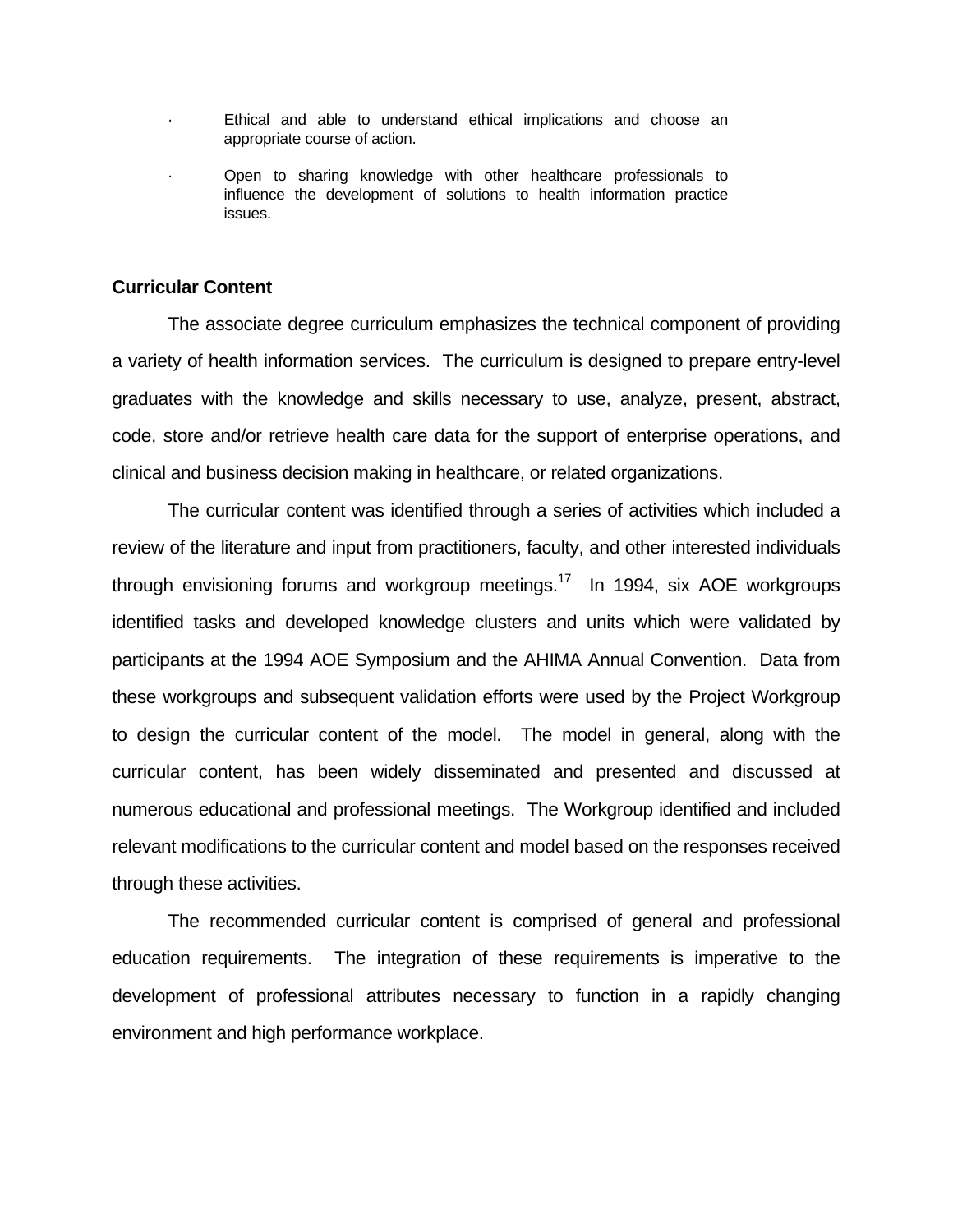# General Education

 For the purpose of this report, general education is defined as those courses which students are required to complete outside of the professional major which foster the skills necessary to function as responsible adults and contributing members of society. Professional education is defined as those courses students are required to complete to develop specialized knowledge and skills in a chosen field.<sup>18</sup> Figure 1 displays the recommended general education requirements for the health information technology associate degree curriculum.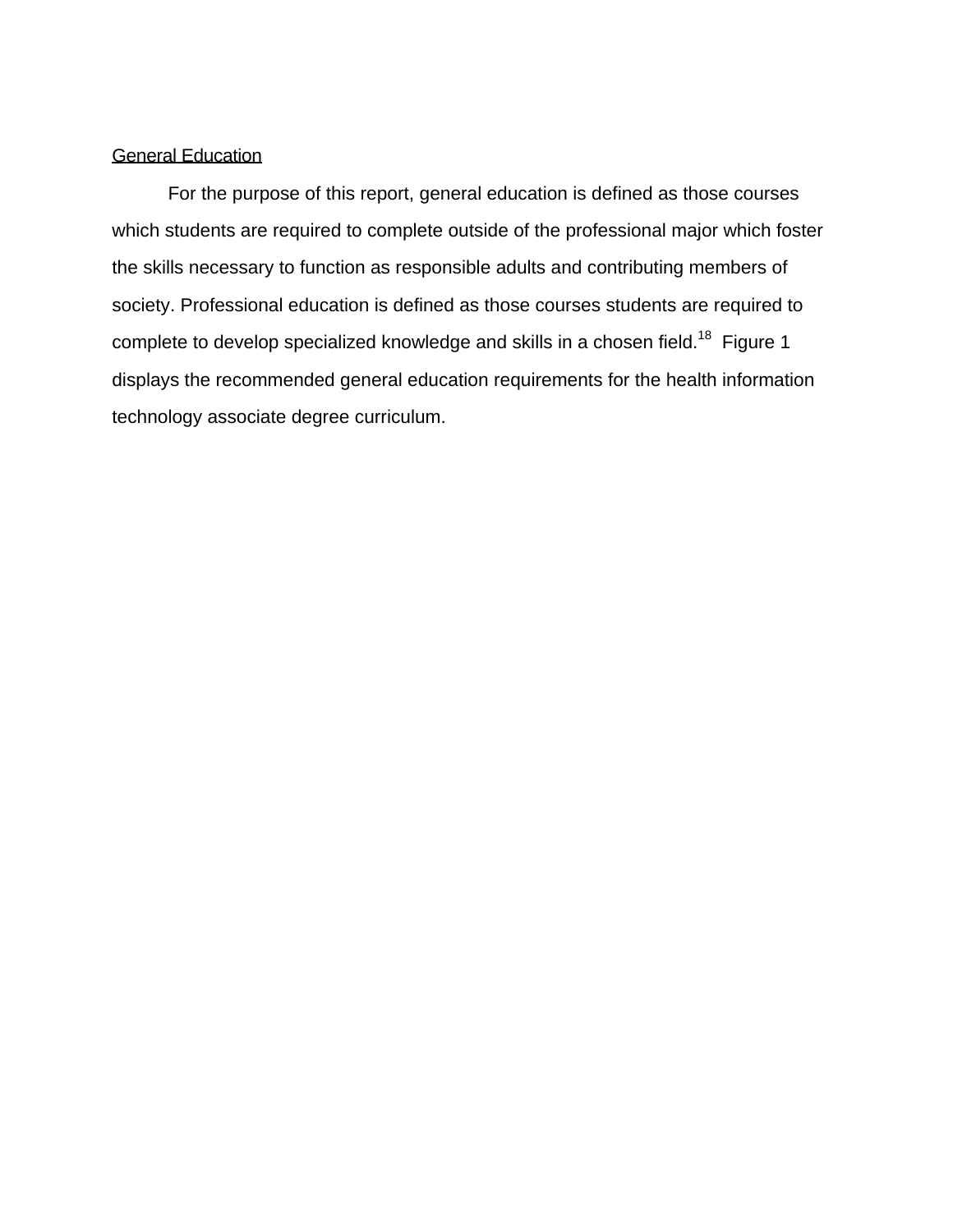#### **Figure 1: General Education Requirements for Health Information Technology Curriculum**

**Intent:** To prepare practitioners who are capable of understanding society and their roles in it. General education elements should be interspersed throughout the curriculum in an effort to enhance the educational outcomes expected of program graduates. General education should include, but is not limited to the following:

- · Oral and written communication skills
- · Social Sciences/Behavioral Sciences
- · Humanities
- · General Sciences
- · Mathematics
- · Computer literacy
	- Hardware, software, operating systems, file structure
- · Microcomputer applications
	- Word processing
	- Spreadsheets
	- Database
	- Graphics and presentation

### Professional Education

 The professional education requirements are comprised of 10 *knowledge clusters* which represent broad domains of content. The knowledge clusters are further defined by *knowledge units* which represent more detailed content areas within the clusters. The recommended content areas do not equate to specific courses but represent a continuum of practice with the depth and breadth of the clusters and units varying by institutional prerogative, community of interest and the marketplace for health information technicians. A schematic view of the model curriculum is found in Figure 2. The model denotes a hierarchical process that evolves from basic general education requirements to practice expectations, all of which help to build the attributes necessary to achieve the educational outcomes previously discussed.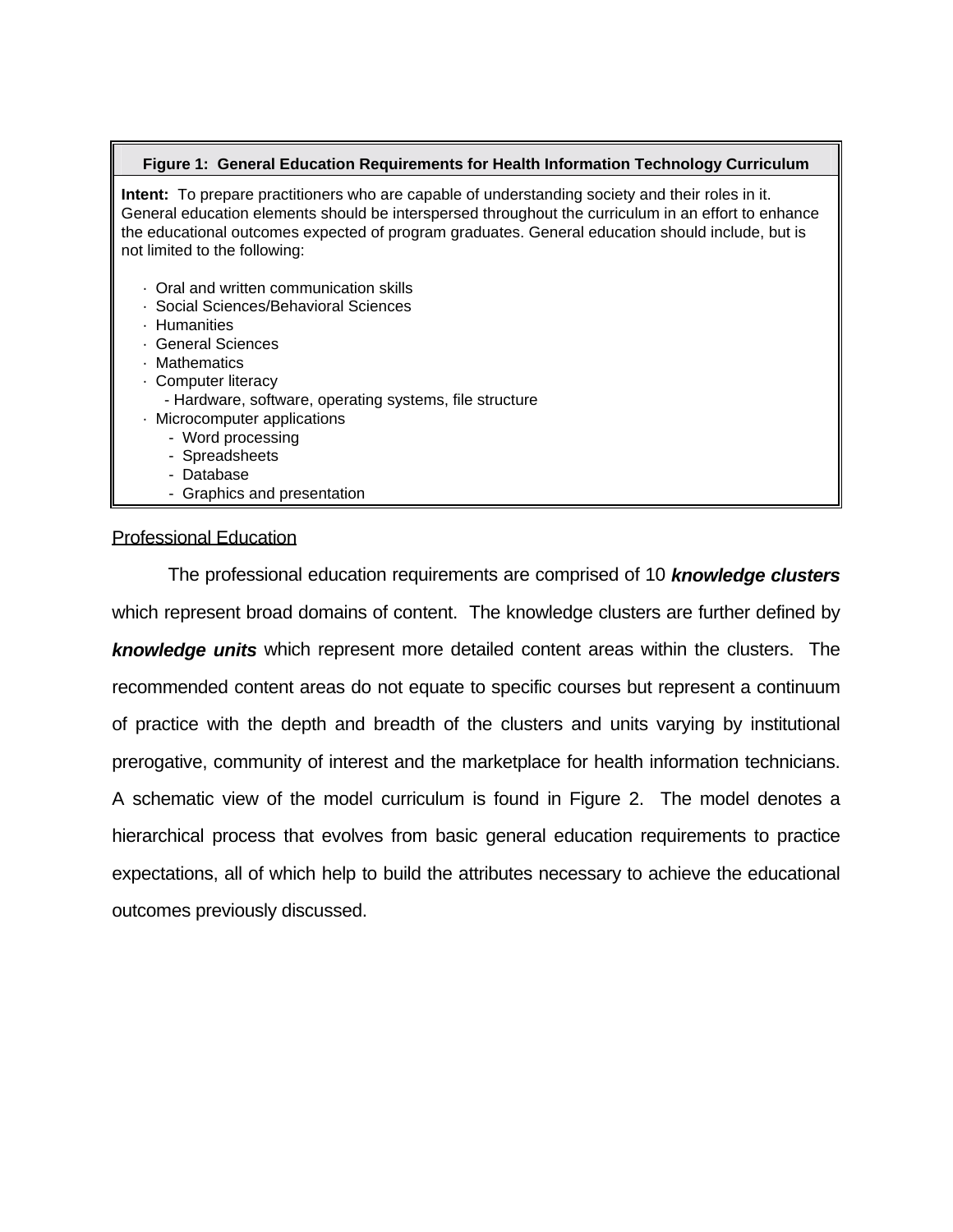# **Figure 2: Health Information Technology Model Curriculum 1995**

 As mentioned, the knowledge clusters have been further defined by knowledge units. For curriculum development purposes, each of the units has been assigned a suggested competency level which the Workgroup felt best indicates the extent of knowledge and expertise that should be developed in students. But each program should assign competency levels based on its own marketplace and community of interest. The scale used to define the competency levels was adapted from Longenecker, et al.<sup>19</sup>, and is found in Figure 3. The recommended curricular content as defined by knowledge clusters and units along with the competency level assignments is found in Figure 4.

| <b>Figure 3: Competency Levels</b> |                                                                            |  |
|------------------------------------|----------------------------------------------------------------------------|--|
| = Awareness                        | Introductory recall and recognition                                        |  |
| $2 =$ Literacy                     | Knowledge of framework and contents                                        |  |
| $3 =$ Concept                      | Comprehension, translation, extrapolation and interpretation of meaning    |  |
| $4 =$ Detailed Understanding       | Appropriate application of knowledge in a structured or controlled context |  |
| $5 = Skilled Use$                  | Application using analysis, synthesis, and evaluation in new situations    |  |

### **Clinical Experience**

 Students must be given the opportunity to practice the skills learned within the didactic curriculum. Experiential opportunities should allow students to relate the functional and theoretical components of the HIT course content and the development of critical thinking and problem solving skills to realistic practice situations. Clinical practice may be included in the curriculum as separate courses, incorporated within courses and/or developed as simulated clinical practice modules.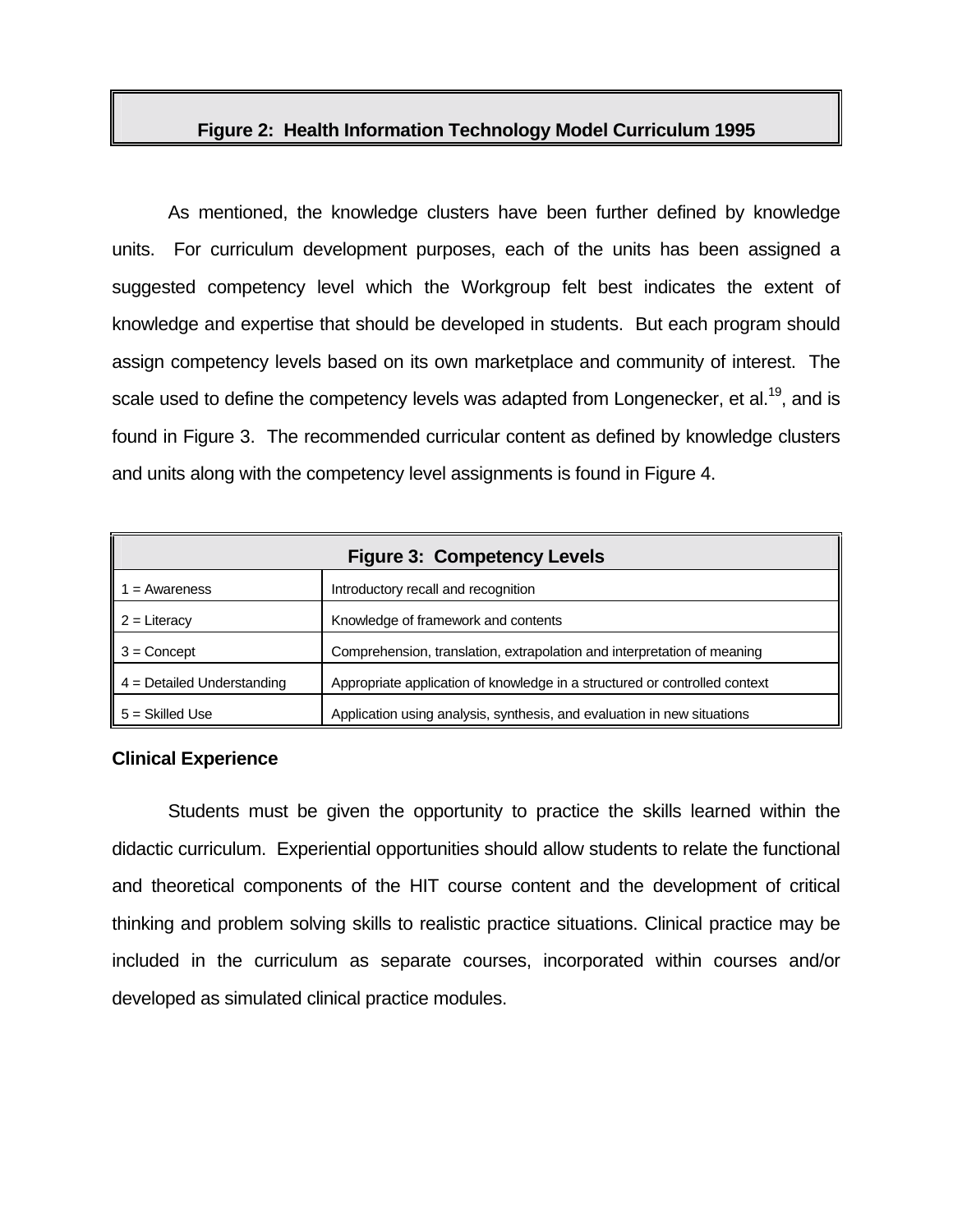## **Sample Curriculum Format**

 Figure 5 provides a sample curriculum format based on a semester hour designation. The sample curriculum format is offered as an *example* only and should be viewed as such. When designing a curriculum, sequencing of courses should follow a logical progression of course content recognizing curricular constraints of individual institutions (i.e. general education requirements and minimum credit hours for graduation). It is advisable that Anatomy and Physiology, Medical Terminology, Pathophysiology and Pharmacology precede or be provided concurrently with coding instruction. Health Data Content and Structure should also precede advanced concepts such as Legal/Ethical Issues, Quality Assessment, and Healthcare Statistics. The total hours in a curriculum are predicated on the need to provide students with a sound program leading to achievement of entry-level competencies which takes place within two academic years.

| Figure 5: Sample Curriculum for Health Information Technology                                                                                                                                    |                                                                                                                                                                                |  |  |
|--------------------------------------------------------------------------------------------------------------------------------------------------------------------------------------------------|--------------------------------------------------------------------------------------------------------------------------------------------------------------------------------|--|--|
| <b>Year One</b>                                                                                                                                                                                  | Year Two                                                                                                                                                                       |  |  |
| <u>First Semester</u>                                                                                                                                                                            | <b>First Semester</b>                                                                                                                                                          |  |  |
| 3 Medical Terminology<br>4 Anatomy and Physiology<br>4 Health Data Content and Structure<br>3 Microcomputer Applications<br>3 English Composition<br>17 semester hours<br><b>Second Semester</b> | 3 Pathophysiology<br>4 Clinical Classification Systems<br>2 Legal/Ethical Aspects<br>3 Clinical Practice<br>3 General Education<br>15 semester hours<br><b>Second Semester</b> |  |  |
| 3 Healthcare Delivery Systems<br>4 Anatomy and Physiology<br>3 Computers in Health Care<br>2 Pharmacology<br>2 Healthcare Statistics<br>3 General Education                                      | 4 Reimbursement Methodologies<br>2 Organization and Supervision<br>2 Quality Assessment<br>3 Clinical Practice<br>3 General Education                                          |  |  |
| 15 semester hours                                                                                                                                                                                | 14 semester hours                                                                                                                                                              |  |  |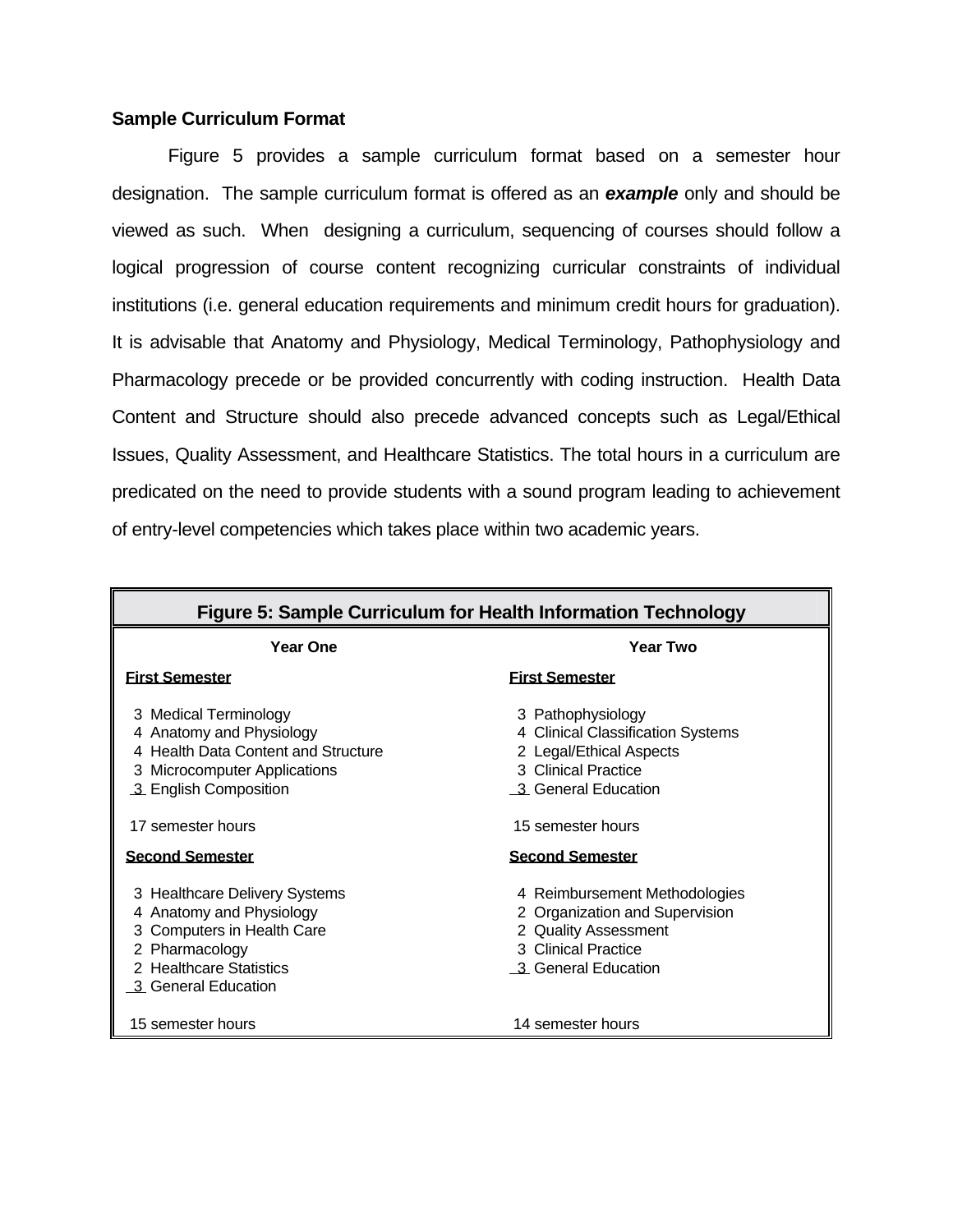### **Educational Strategies and Assessment**

 The Curriculum Workgroup recognized that to educate students for a future characterized by change and increased dependency on information and technology, the curriculum must enable students to learn to think rationally and creatively, solve problems, manage and retrieve information, communicate effectively and continuously learn.<sup>20</sup> Curricula should be structured in such a manner that students become active life-long learners who are capable of creating their own knowledge after interacting with information from a variety of resources, (i.e., printed material, electronic databases, laser videodiscs, etc.). It is important for students to become information literate and to acquire the skills necessary to solve problems. For example, the Wisconsin Educational Media Association offers a concise guide on information problem-solving skills that faculty may find helpful in designing student activities (see Appendix B).

 Teachers or faculty must serve as facilitators or coaches and help direct students toward the attainment of skills that will make them self-directed learners. It is recommended that faculty move away from a reliance on lecturing and foster a more casebased or problem-based approach to curriculum design. This calls for the development and use of case studies, simulations, discussion lessons, paper writing and rewriting exercises and frequent oral presentations. Faculty should focus on concepts and strategies that enhance the students' ability to analyze situations and to form and defend opinions.

 Student performance should be assessed through examinations and other assessment measures that test the student's ability to critically think and problem solve. These measures should also be used as a form of self-assessment for the student as he or she progresses through the program. When areas of improvement are identified, the student and faculty should collaboratively identify strategies for individual student mastery.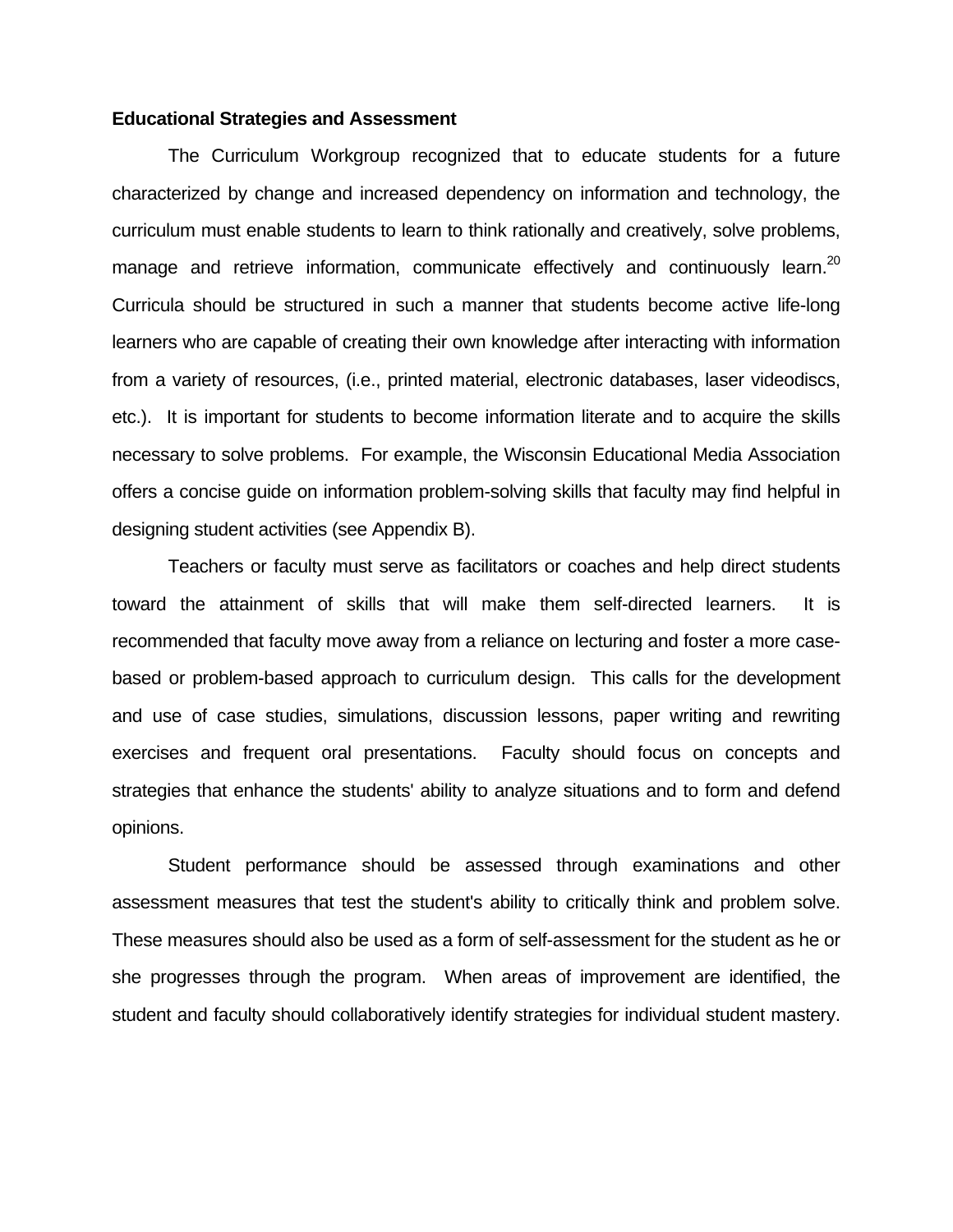The Curriculum Workgroup believes that use of the above- mentioned educational strategies and assessment methodologies will facilitate the educating of students who are capable of achieving the educational outcomes as described in this report.

### **Staffing Levels and Faculty Qualifications**

### **a. Faculty**

 Effective implementation and maintenance of an associate degree program requires adequate faculty and staff resource levels. The changing nature of the healthcare environment, diversity of practice settings, expanding scope of practice and demands for educating a more self-directed learner require that faculty continually adjust and revise the curriculum to meet the needs of the marketplace. Associate degree programs must be staffed with more than one full-time faculty member.

Additional faculty and staff are necessary to meet the challenges of a dynamic, rapidly changing knowledge base within the profession.

 It is recommended that a minimum of one full-time program director, and the equivalent of two full-time faculty members, be assigned to the associate degree program. It is the belief of the Workgroup that one individual cannot provide the scope of expertise, stability, continuity and teaching excellence needed to adequately educate students in today's environment. This recommendation is based on the assumption that faculty are responsible for at least two to three course preparations per term and that the courses are taught once a year. It also assumes that the program director will have a lighter teaching load than faculty due to the director's administrative and leadership responsibilities as related to the program and curriculum development. In addition, faculty resources may be adjusted depending on the institution's commitment to teaching, research and community service.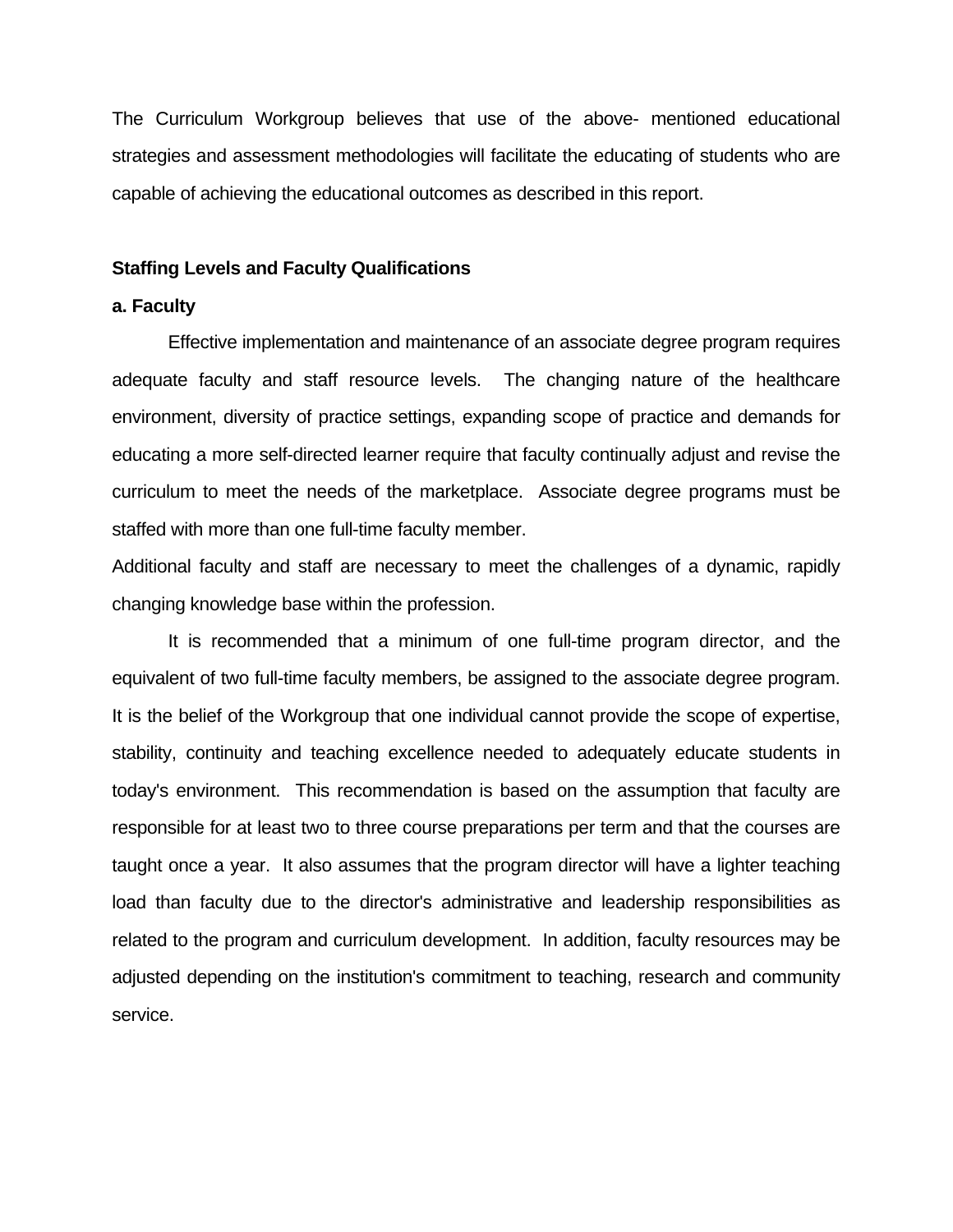Programs may wish to configure faculty resources based on a collaborative matrix design that relies on faculty from other academic units to teach within the program, based upon their area of expertise. If this activity occurs, the program director must retain overall responsibility for assuring that the course content remains relevant to the overall mission of the curriculum. The qualifications of the program director and faculty should ensure that course content is adequately covered by faculty with the appropriate teaching expertise for the content under study.

 The program must have a program director who is responsible for overall administrative activities of the program including curriculum design and development. The program director's administrative responsibilities are such that it is recommended that the teaching load for this individual not exceed the equivalent of one (1) three credit course per semester. The qualifications of the program director should include the following:

- 1) Master's degree;
- 2) AHIMA certification (HIT, HIA);
- 3) Expertise in content area taught; and,
- 4) Knowledge of curriculum design and educational strategies.

Program faculty qualifications should include the following:

- 1) Master's degree;
- 2) Expertise in the content area taught; and,
- 3) Knowledge of curriculum design and educational strategies.

 Part-time faculty should have the qualifications appropriate to their teaching assignments and their work should be evaluated systematically and in the same manner as full-time faculty. Part-time faculty must participate in faculty activities, such as advising students, planning curriculum changes and interacting with faculty from other disciplines. Caution should be exercised when using part-time faculty to cover departmental workload. Excessive reliance on part-time faculty to present a curriculum risks excessive fragmentation and lack of coordination.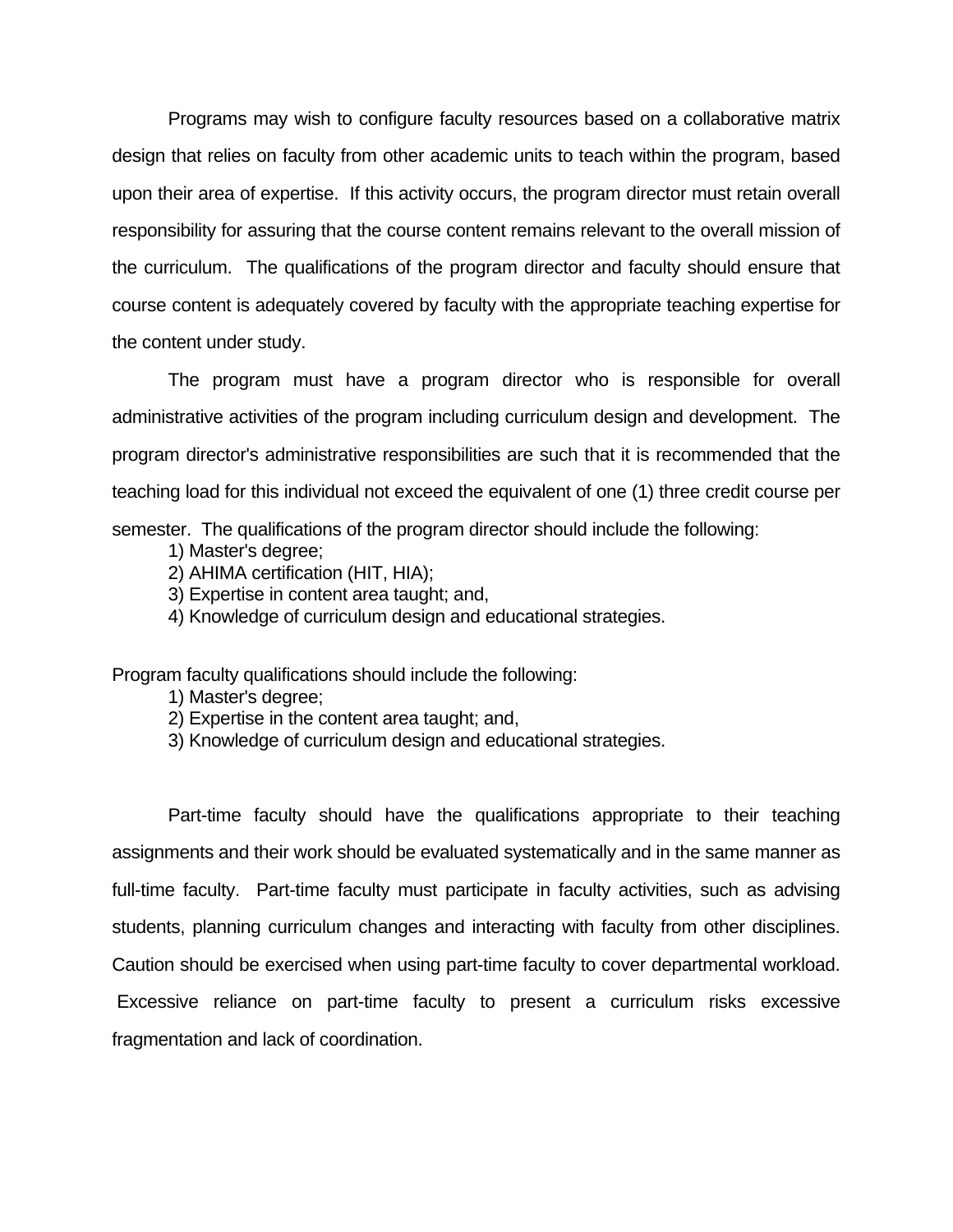# **b. Support Staff**

 Secretarial support staff equivalent to at least one full-time individual must be provided to the program. In addition, rapid advances in information technology and the use of this technology in the HIM profession may require that academic programs have a dedicated computer laboratory. A laboratory assistant is needed to maintain the integrity of the laboratory's hardware and software configuration. This individual should provide technical assistance to the program faculty and may serve as a teaching assistant to the students if appropriate.

#### **Computer Laboratory**

 The purpose of the computer laboratory is to 1) provide state-of-the-art training and a technological knowledge base, 2) expose students to a variety of technology, and, 3) allow students to interact successfully in a technological environment. A laboratory is integral to the work of the students and to their achievement of the knowledge needed for practice. The laboratory must serve as a source of simulation activity for procedures related to the design, use, analysis, coding, presentation, storage and retrieval of healthcare data in manual or electronic form. A dedicated computer laboratory is recommended to provide consistent and dependable access to information technology. However, with increasing technological advances, there are many alternatives for providing sufficient and dependable computer access. The networked laboratory facilitates teaching activities, software expansion needs and access to a central data repository. The program will need to acquire a number of general and HIM related software applications (i.e., encoders, groupers, cancer databases, master patient index, etc.) that can require significant amounts of CPU and peripheral device capacity.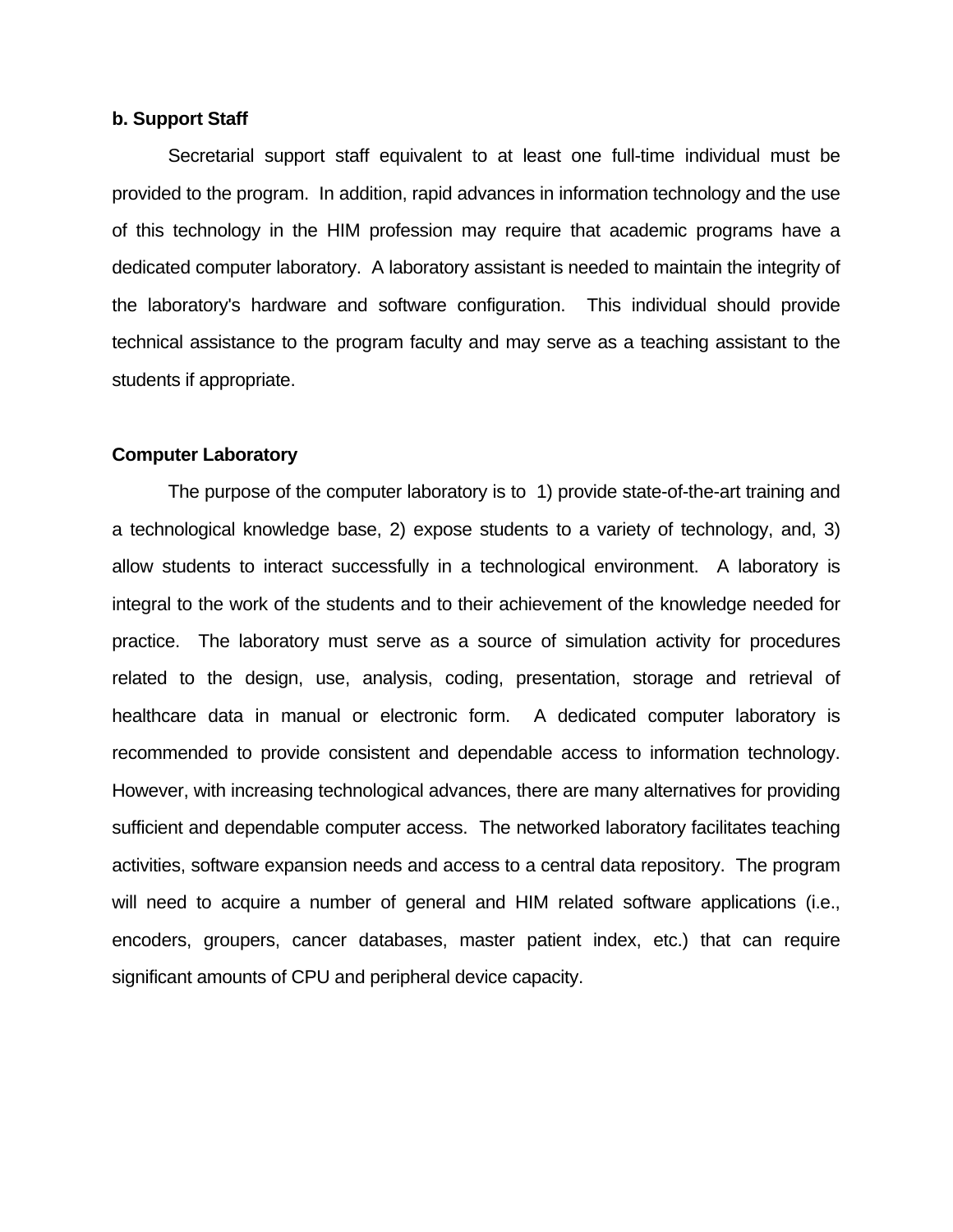Laboratory exercises should provide for computer experience in HIM functional areas as well as in many basic computer applications. Exercises should be developed that emphasize the acquisition of skills related to the use of electronic tools to solve problems and make decisions. Students must learn to collect, integrate, analyze, disseminate and translate vast amounts of data into usable information for patient care, financial, legal, administrative, quality management, case management, outcomes research, planning and other purposes.

 It is important that the program have a plan for the continuous development and upgrading of the laboratory in order to remain current with technology and applications necessary to educate students for today's and tomorrow's needs. A list of recommended general and HIM related software applications are found in Figures 6 and 7 respectively. Students must have access to such software in order to successfully compete in the marketplace.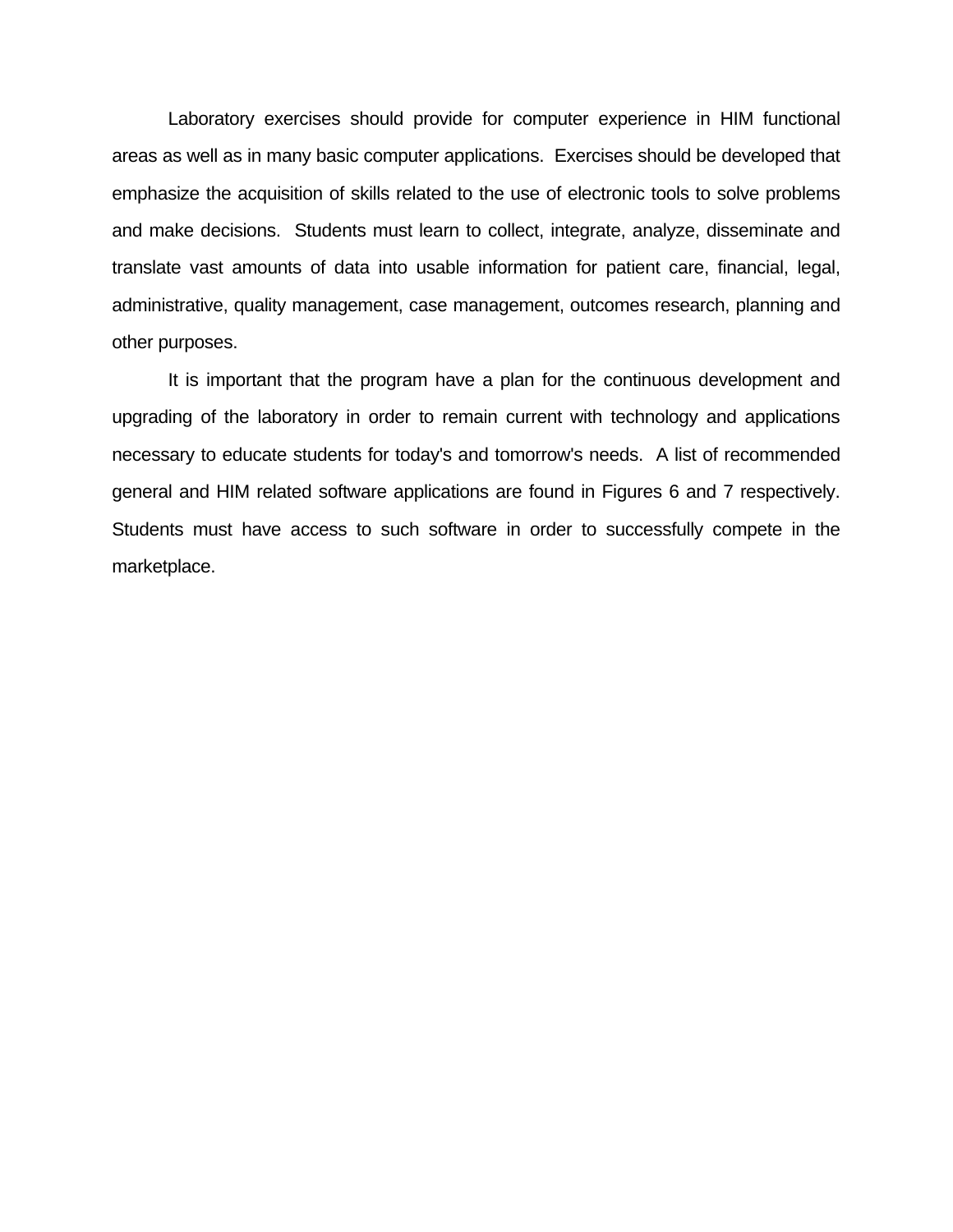| Figure 6: Examples of Basic Educational Software Applications |                                                                                                                                                   |                                                                                                                                                                            |  |  |
|---------------------------------------------------------------|---------------------------------------------------------------------------------------------------------------------------------------------------|----------------------------------------------------------------------------------------------------------------------------------------------------------------------------|--|--|
| <b>Applications</b>                                           | <b>Vendors</b>                                                                                                                                    | <b>Example of Use</b>                                                                                                                                                      |  |  |
| Word processing                                               | WordPerfect<br>MicroSoft Word*                                                                                                                    | Reports, papers, etc.<br>Forms design, transcription                                                                                                                       |  |  |
| Medical speller                                               | <b>Stedman's Medical Dictionary</b>                                                                                                               |                                                                                                                                                                            |  |  |
| Databases                                                     | <b>D</b> base<br>Paradox<br><b>MicroSoft Access</b>                                                                                               | MPI and other databases<br>Abstracting                                                                                                                                     |  |  |
| Spreadsheet                                                   | Lotus for Windows<br>QuattroPro<br>MicroSoft Excel                                                                                                | <b>Budgets</b><br><b>Statistics</b>                                                                                                                                        |  |  |
| Graphics                                                      | QuattroPro<br>Lotus<br><b>Harvard Graphics</b>                                                                                                    | Quality improvement reporting<br><b>Statistics</b><br>Data presentations                                                                                                   |  |  |
| Flowcharts, etc.                                              | Visio<br>AllClear                                                                                                                                 | Quality improvement tools<br>Flow charts, diagrams                                                                                                                         |  |  |
| Other applications                                            | Department layout programs<br>Calendar/scheduling<br>E-mail<br>Internet<br>MicroSoft Visual Basic<br>MicroSoft Project<br>S/Designer<br>Case Tool | Floor plans, work flow<br>Personal time management<br>Correspond with faculty, others<br>Access information<br>Programming language<br>Project management<br>Data modeling |  |  |

 \*Programming suites such as MicroSoft Office may be useful (Word, Access, Excel, PowerPoint, Visual Basic, Mail)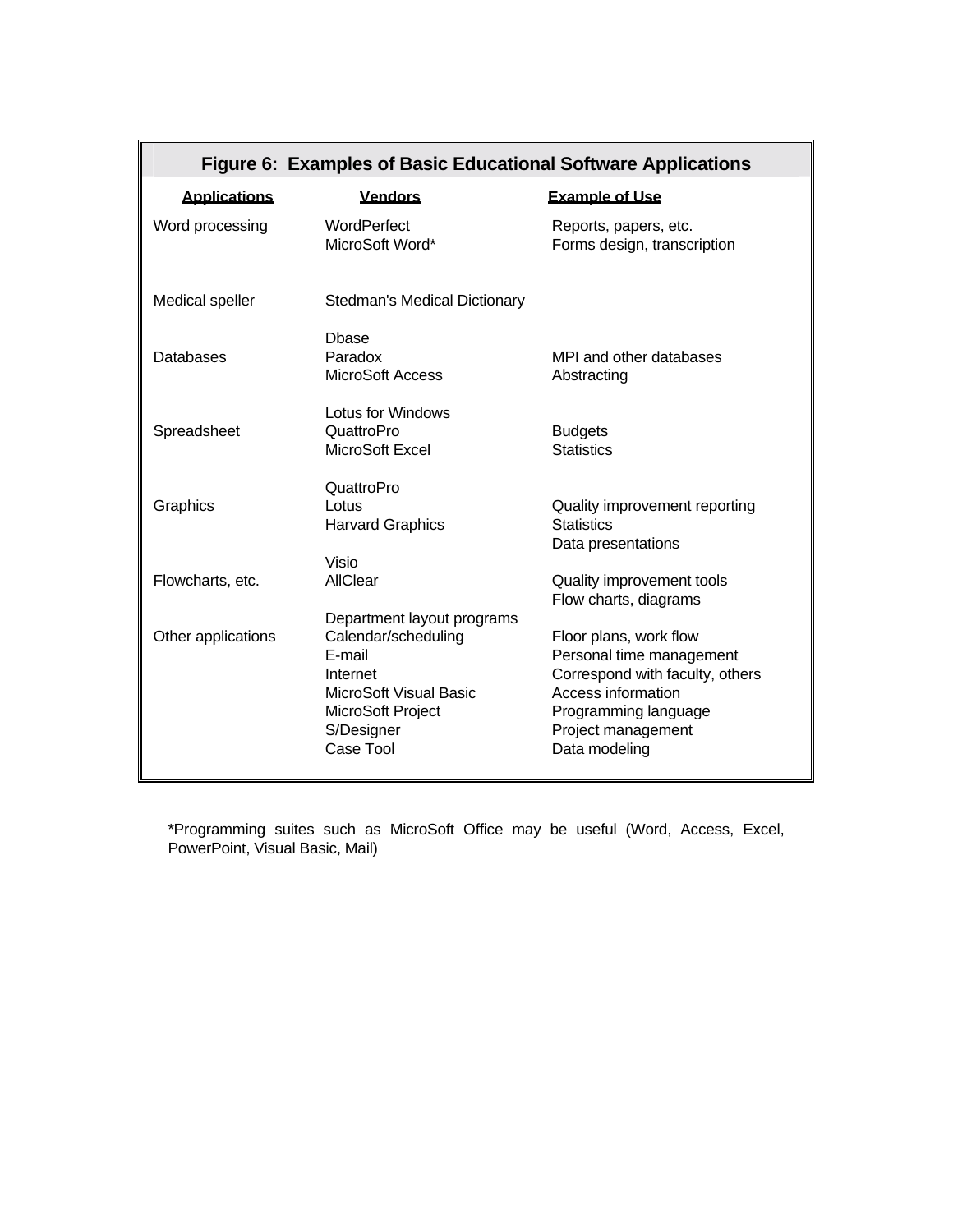| Figure 7: Examples of HIM Educational Software Applications |                                                                               |                                                                                                                    |  |  |
|-------------------------------------------------------------|-------------------------------------------------------------------------------|--------------------------------------------------------------------------------------------------------------------|--|--|
| <b>Applications</b> *                                       | <b>Vendors</b>                                                                | <b>Example of Use</b>                                                                                              |  |  |
| Encoder                                                     | 3M Coding Software<br>CodeMaster<br><b>Coders Bookshelf</b><br><b>Medicus</b> | Coding exercises<br>Coding from records<br>Verification of coding exercises<br>Compare & contrast multiple systems |  |  |
| Coding Instruction                                          | EduCode (MC<br>Strategies)<br><b>Coding Tutor</b>                             | Computer-aided instruction                                                                                         |  |  |
| Grouper                                                     | ЗM<br>CodeMaster<br>Medicus                                                   | Sequencing of diagnoses<br>DRG assignment<br>Optimization<br>Case mix exercises                                    |  |  |
| Terminology                                                 | EduCode<br>3M                                                                 | Computer-aided instruction                                                                                         |  |  |
| <b>Chart Abstractor</b>                                     |                                                                               | Abstract and retrieve data<br>Format/generate/evaluate reports/indices<br>Compile & analyze statistics             |  |  |
| <b>Chart Completion</b>                                     | SoftMed<br>3M                                                                 | Deficiency analysis, report generation<br><b>Physician Notification</b><br>Analyze & evaluate process              |  |  |
| <b>Chart Tracking</b>                                       | SoftMed                                                                       | Generate reports, track data                                                                                       |  |  |
| <b>Tumor Registry</b>                                       | CansurNet<br>Oncolog<br>SoftMed                                               | Abstract/retrieve/generate reports<br>Requires \$500 training course                                               |  |  |
|                                                             |                                                                               | Release of information exercises, reports                                                                          |  |  |
| Correspondence                                              | Certificate Manager                                                           | Data collection exercises                                                                                          |  |  |
| <b>Birth Certificates</b>                                   |                                                                               |                                                                                                                    |  |  |

 \* The above applications do not have to be purchased from a vendor. They can be designed in-house using general software. Students may receive practice using software at clinical sites.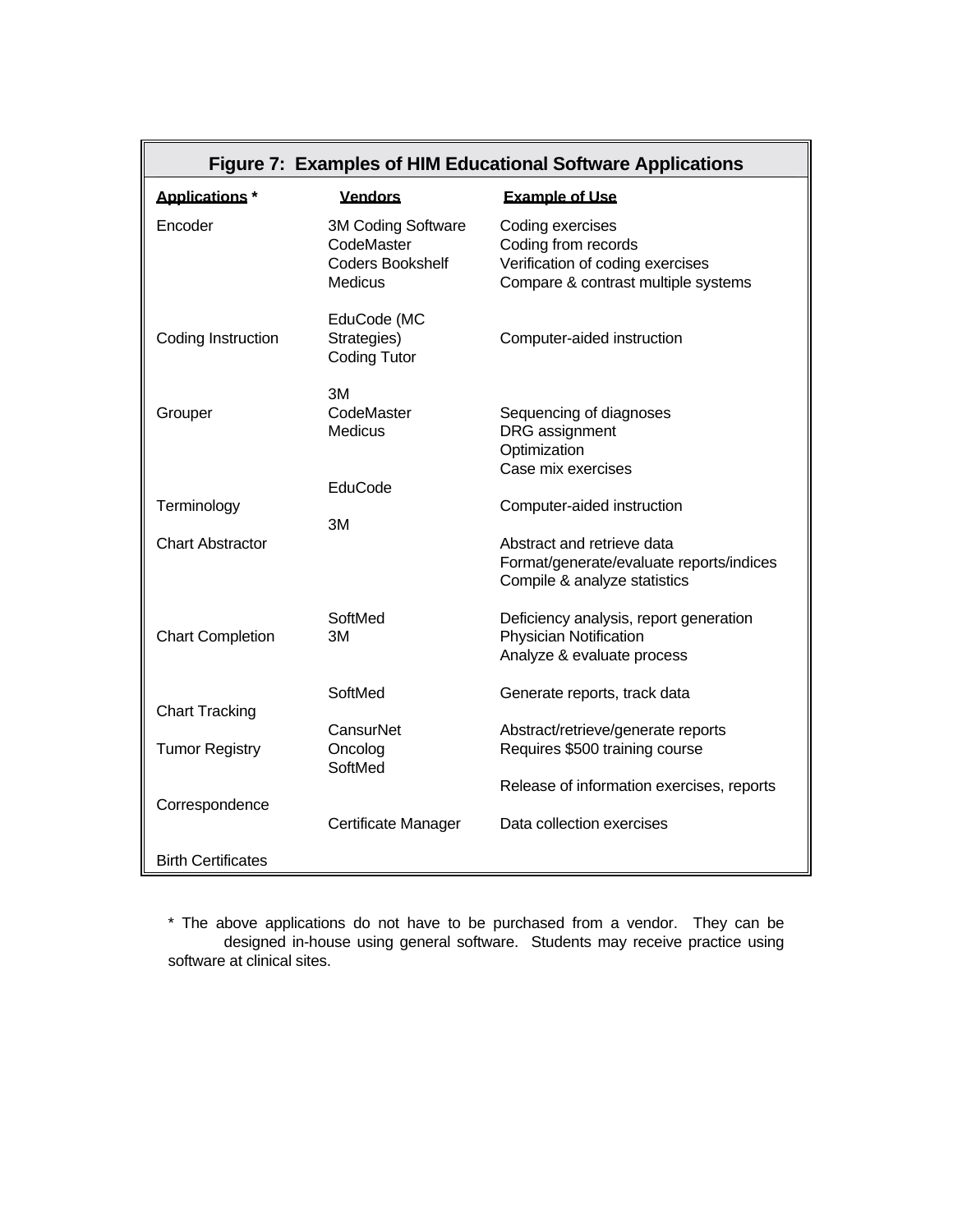An example of the hardware and software needs for configuring a dedicated network laboratory to serve 20 students is found in Appendix C. The cost for the hardware and software represents 1995 dollars with academic discounts included. The list is provided as an indication of the potential cost for establishing a computer laboratory. Brand names are included for comparison purposes *only*. There are many alternative products on the market. However, hardware should be purchased that can accommodate the technical requirements of software. Programs are encouraged to seek academic discounts when purchasing both hardware and software applications to help defray costs. Leasing may also be an option.

#### **Core Curriculum and Multiskilling in Allied Health**

 In the last five years the Pew Health Professions Commission and the National Commission on Allied Health have engaged in a number of studies which have addressed the issue of the future of allied health manpower in healthcare delivery.<sup>21,22</sup> Both groups have noted the continuing explosion of medical and health information and the resulting need for improved information management to support quality care and evaluation. These groups have emphasized the need for allied health practitioners to apply research skills in outcomes assessment and to be supported by information systems. The model health information technology curriculum presented here supports the healthcare delivery systems' need for skilled practitioners in data administration and information. Additionally, components of the curriculum can be used by other disciplines to develop or enhance their students' information management skills. Health information technology faculty should be prepared to provide expertise and support to other allied health disciplines' faculties in developing requisite information technology skills.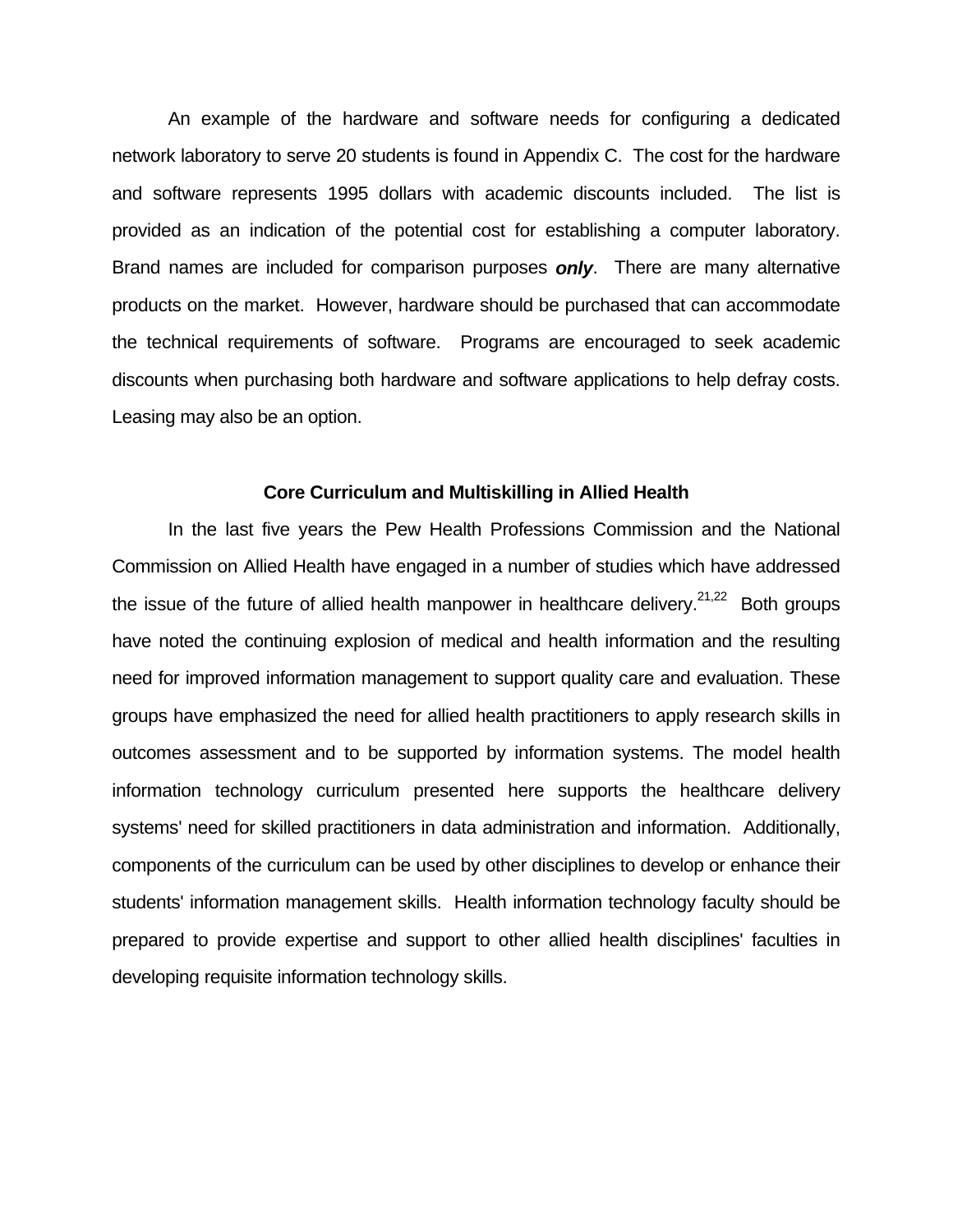Recently, conferences related to core curriculum development and multiskilling of allied health professionals have taken place to discuss ways of better preparing allied health professionals for the rapidly changing, more generalist-oriented healthcare environment of the future. A suggested list of core curriculum has been identified as follows:

- · Medical Terminology
- · Ethics
- · Medical/legal Aspects
- · Basic Computer Skills
- · Healthcare Delivery
- · Pathology
- · Anatomy and Physiology
- · Basic Emergency Care and Cardiopulmonary Resuscitation
- · Patient Assessment and Examination
- · Patient Education
- · Patient Care Skills
- · Diagnostics
- · Universal Precautions

 A comparison of the above core curriculum with the recommended curricular content for the associate degree health information technician reveals that at least the first seven of the core curriculum areas are found in the recommended curricular content. In fact this curricular content has been required in health information technician programs for over ten years.

 In regard to multiskilling, the Workgroup feels that the suggested curricular content lends itself to multiskilling opportunities for health information technicians. If warranted by the program's community of interest, students could acquire additional course content in diagnostic or therapeutic skills if necessary. However, the Workgroup advocates instead that multiskilling of health information technology students focus on roles that are related to the handling or managing of information. Of most importance, faculty should follow an educational process that assists students in becoming self-directed learners who are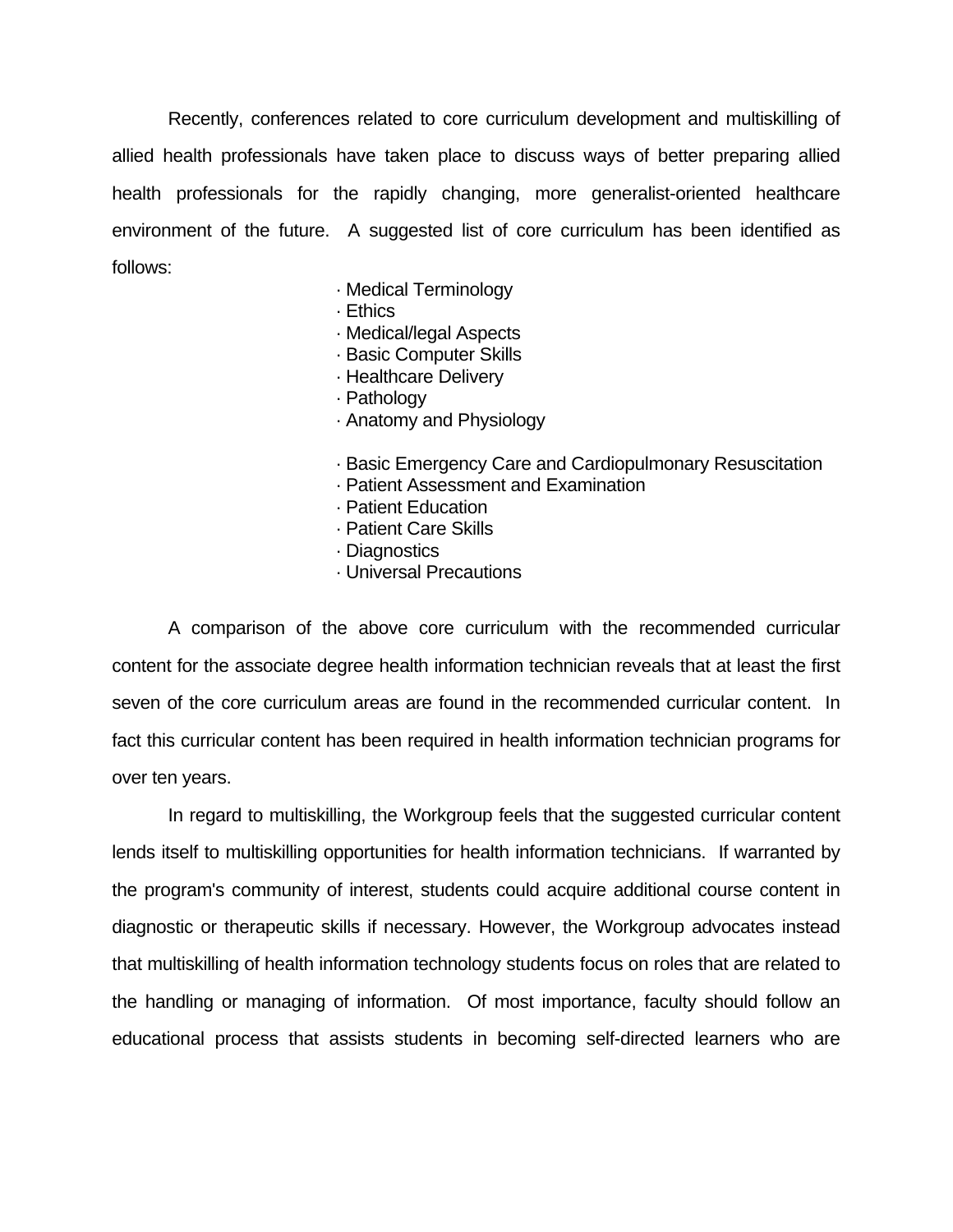capable of acquiring additional job skills if necessary.

# **Conclusion**

 Rapid changes within the healthcare environment coupled with changing organizational cultures and practice applications in the HIM profession require that associate degree programs design curricula that can prepare graduates for a future of technological innovations and change. The model curriculum put forth in this document is designed to serve as a guide to existing and future academic programs that must develop, revise and/or evaluate curriculum to meet the needs of an information-intensive society. The model discusses the course content that should be offered to students, the strategies necessary to deliver the content and the resources that should be available to successfully operate an academic program of this kind. The curriculum model is dynamic and it serves to provide direction in designing curricula, revising essentials and developing certification examinations to meet the challenges of today and the 21st century in health information technology.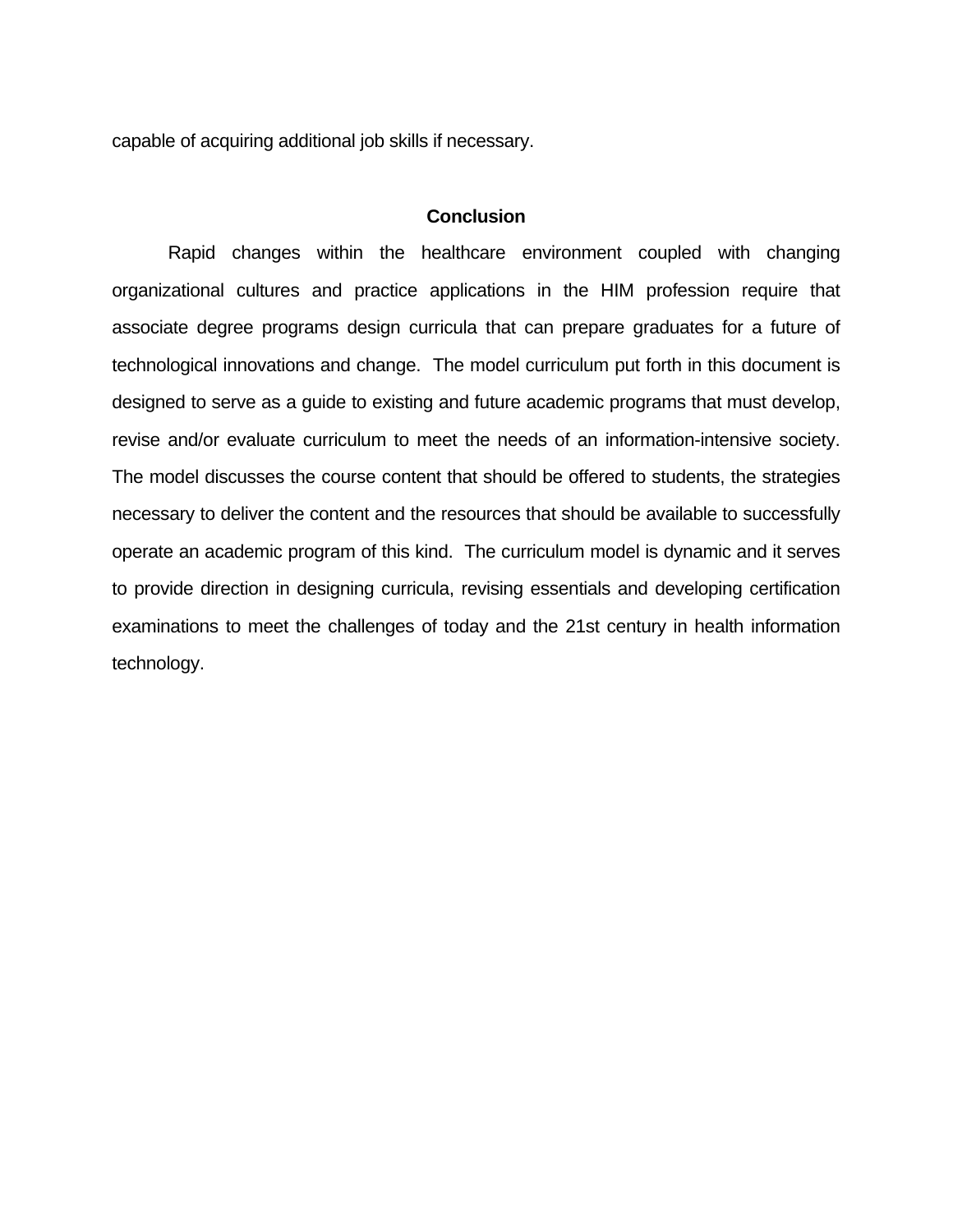# **Glossary of Terms**

- **Case-based learning** an educational strategy designed to emphasize problem solving and decision making skills.
- **Competency level** extent of abilities that should be developed in students.
- **Computer literacy** understanding of, and ability to use software applications as related to computer technology.
- **Data** factual information used as a basis for reasoning, discussion, and calculation.
- **Data literacy** ability to understand data and its symbolic representation, interpret or give meaning to data and take action as a result of this understanding.
- **Educational outcome** the behaviors, attitudes, attributes expected from students that follow as a result or consequence of the educational process.
- **Enterprise** unit of economic organization or activity, i.e., business organization.
- **Entry-level** term used to refer to students who are entering the profession after having successfully completed a course of study from either an associate degree level or baccalaureate degree level program in health information management.
- **General education** courses which students are required to complete outside of their professional major which foster the skills necessary to function as a responsible adult and contributing member of society
- **Healthcare information infrastructure** the underlying framework or foundation of information systems within healthcare.
- **Health information administrator** an individual who has graduated from a baccalaureate degree program in health information management and who performs tasks related to the management of health information and the systems used to collect, store, retrieve, disseminate and communicate that information regardless of the physical medium in which the information is maintained.
- **Health information management** A continuum of practice concerned with health related information and the management of systems to collect, store, process, retrieve, analyze, disseminate and communicate information related to research, planning, provision, and evaluation of healthcare services; also refers to professional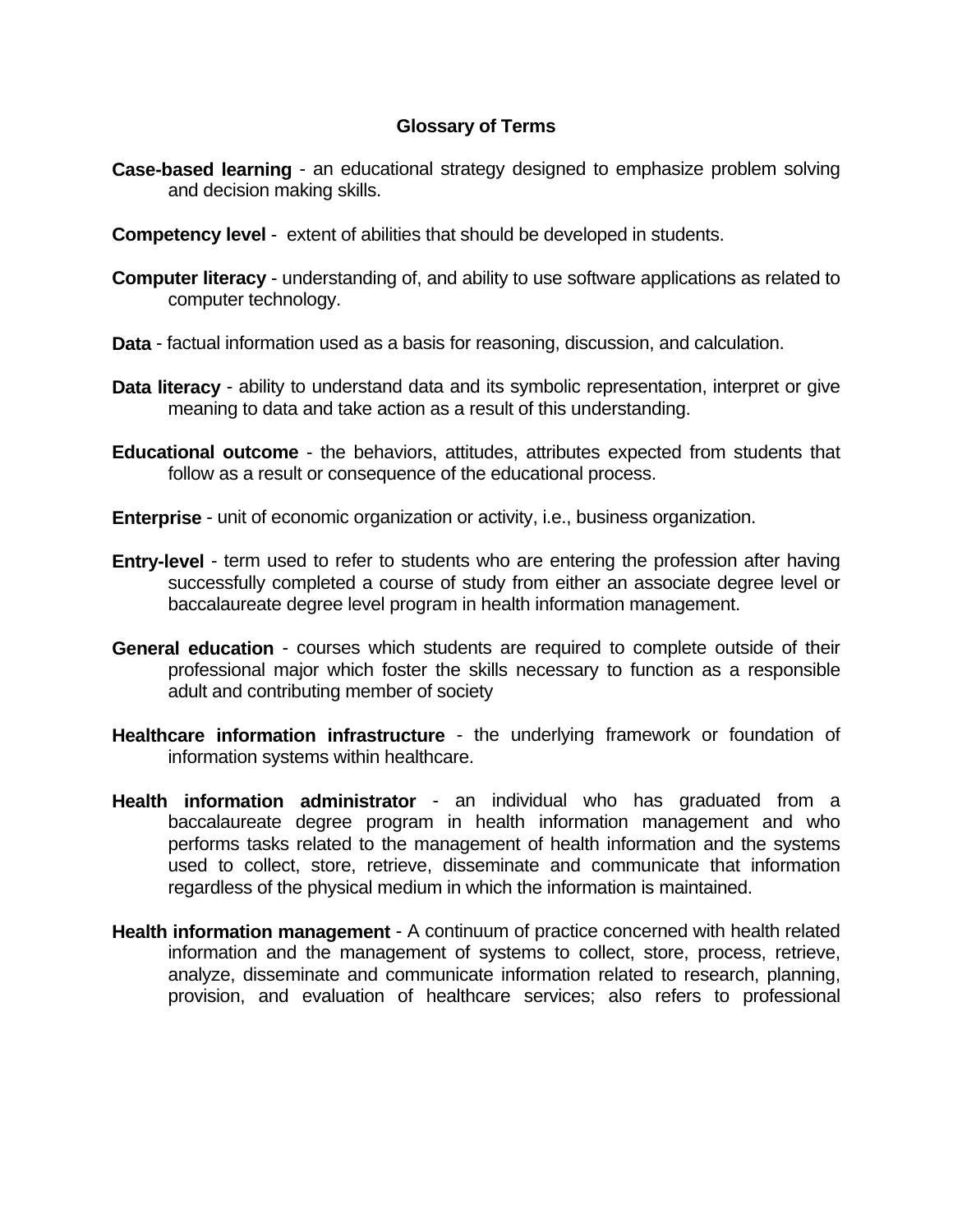curriculum at the associate, baccalaureate and graduate levels.

- **Health information technician** an individual who has graduated from an associate degree program in health information management and who performs tasks related to the use, analysis, presentation, abstracting, coding, storage and retrieval of healthcare data in manual or electronic form.
- **Information** meaningful aggregation of data or knowledge which can be evaluated for a specific use or set of uses.
- **Information literacy** ability to recognize when information is needed and have the ability to locate, evaluate and use information effectively when appropriate.
- **Knowledge cluster** a broad domain of practice.
- **Knowledge unit** detailed content area within a cluster.
- **Problem-based learning** teaching-learning strategy designed to emphasize problem solving and self-directed study skills, stresses what knowledge students learn and how that knowledge is acquired. Uses group process where students are confronted with a problem, they engage in independent study by investigating various aspects of problem, then come together along with a facilitator to share and discuss with others and receive feedback, ask additional questions, etc., until problem is solved.
- **Professional education** courses students are required to complete to develop specialized knowledge and skills in a chosen field.
- **Resource-based learning** learning which results from using multiple resources.
- **Self-directed learning** students are in charge of own learning and move at their own pace to acquire knowledge from multiple resources.
- **Transcurricular content** content taught throughout the curriculum to achieve educational outcomes such as critical-thinking, problem-solving, communication skills, etc.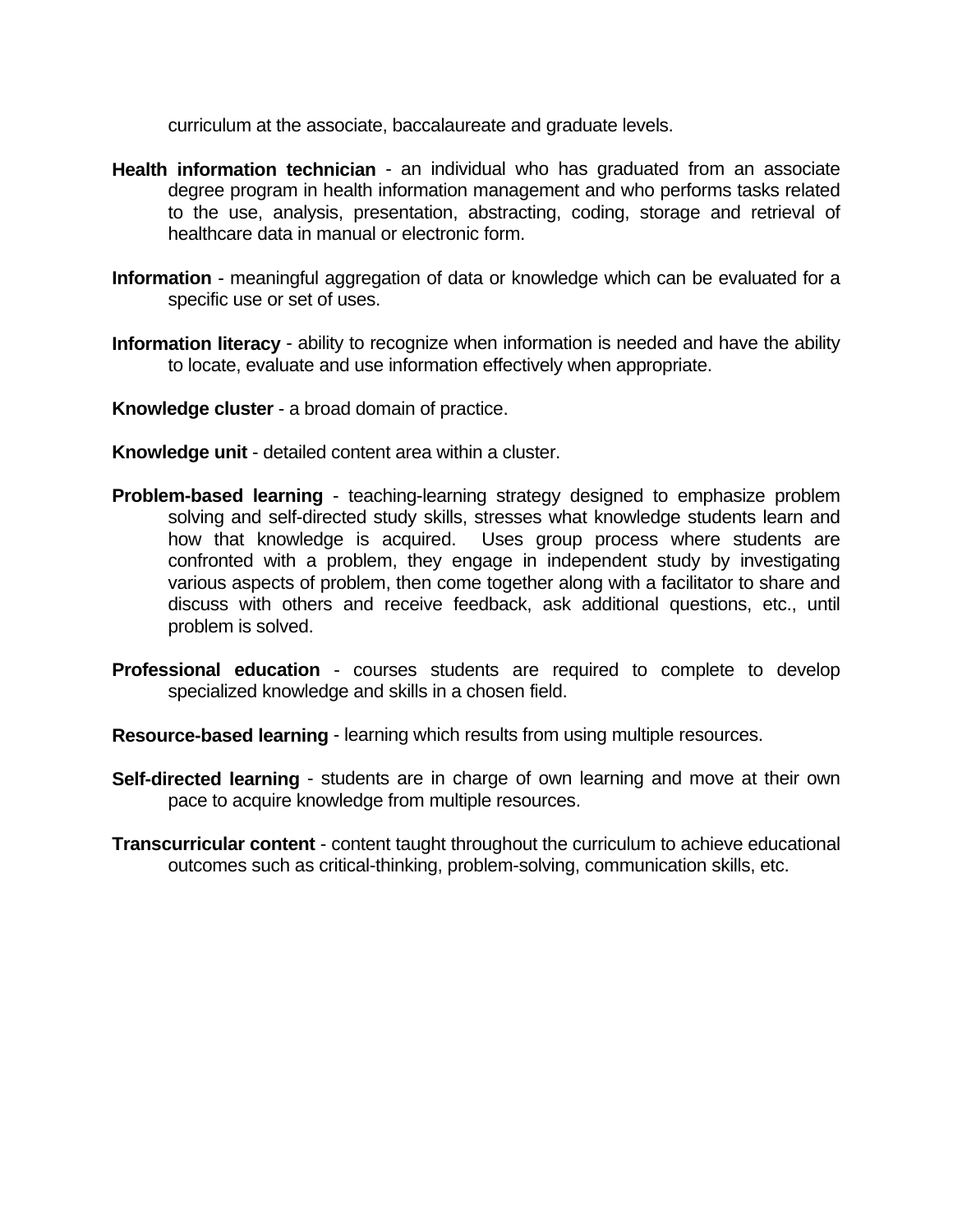# **References**

- 1. Brodnik, M. and McCain, M. "The Road to Educational Reform in Health Information Management," *JAHIMA* 65, No. 1 (January 1994): 22-28.
- 2. Purcell, J. "Challenges of Reforming Education," *T.H.E. Journal AUTODESK, Inc., Supplement* (October 1992): 2-5.
- 3. Stark, J. and Lowther, M. "Strengthening the Ties that Bind--Integrating Undergraduate Liberal and Professional Study," Report of the Professional Preparation Network, The University of Michigan, Ann Arbor, MI, 1988.
- 4. *Integrity in the College Curriculum: A Report to the Academic Community,* Association of American Colleges, 1985.
- 5. *National Health Care Skill Standards,* Far West Laboratory for Educational Research and Development, San Francisco, CA, 1994.
- 6. *Healthy America: Practitioners for 2005*, Pew Health Professions Commission, San Francisco, CA, 1991.
- 7. *Healthy America: Health Professions Education*, Pew Health Professions Commission, San Francisco, CA, 1993.
- 8. Finocchio, L. and Johnson, C. "Core Curriculum in Allied Health Education: Controversy, Consensus and the Continuing Conundrum," Pew Health Professions Commission, San Francisco, CA, January 1995.
- 9. Makely, S. "Overview: Multiskilling and the Allied Health Workforce," National Conference on Multiskilling and the Allied Health Workforce sponsored by Health Resources and Services Administration, Bureau of Health Professions, Washington, D.C., November/December 1994.
- 10. Borges, E. "Overcoming Historical and Organizational Legacies: AHIMA Poises to Lead," *Topics in Health Information Management*, 15, No. 3 (February 1995): 29-38.
- 11. Summary Report of the HIM Curriculum Project Workgroups, Assembly on Education, AHIMA, Chicago, IL, April 1994.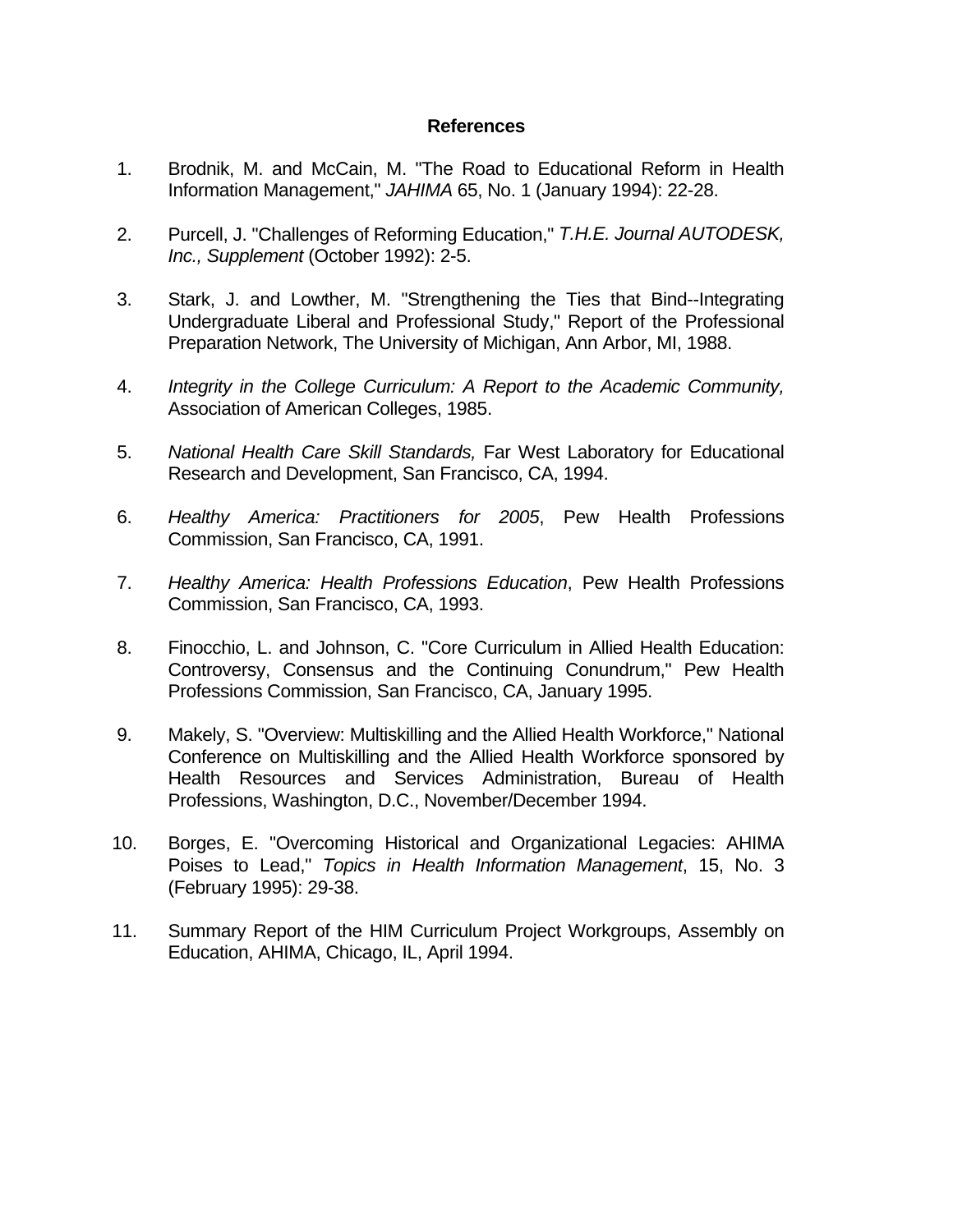- 12. Brodnik, M. "Statistical Validation of Knowledge Clusters, Units, Task Statements and Professional Definition," Assembly on Education, AHIMA, Chicago, IL, October, 1994.
- 13. Commission to Implement Change in Pharmaceutical Education, "Entry-Level Education in Pharmacy: A Commitment to Change," American Association of Colleges of Pharmacy, Alexandria, VA, 1991.
- 14. Nunamaker, J., Gouger, J., Davis, G. "Information Systems Curriculum Recommendations for the 80s: Undergraduate and Graduate Programs," *Communications of the ACM*, 25, No. 11 (November, 1982): 781-805.
- 15. Longenecker, H. and Feinstein, D. (eds.) "IS 90: The Data Processing Management Association Model Curriculum for a Four Year Undergraduate Degree", Curriculum Task Force, Data Processing Management Association, 1990.
- 16. Stark, J. and Lowther, M. "Strengthening the Ties that Bind--Integrating Undergraduate Liberal and Professional Study," Report of the Professional Preparation Network, The University of Michigan, Ann Arbor, MI, 1988.
- 17. Brodnik, M. and McCain, M. "The Road to Educational Reform in Health Information Management," *JAHIMA* 65, No. 1 (January 1994): 22-28.
- 18. Arlton, D., Ernst, M., Sunderwirith, S., "General Education in the Professional Curriculum: Faculty Perceptions of Contributions," *Journal of Allied Health*, (Winter, 1990): 49-57.
- 19. Longenecker, H., Feinstein, D., Couger, J., Davis, G. and Gorgon, J. "Information Systems '95: A Summary of the Collaborative IS Curriculum Specification of the Joint DPMA, ACM, AIS Task Force", *Journal of Information Systems Education*, 6, No. 4, (Winter 1994-95): 174-184.
- 20. "Information Literacy: A Position Paper on Information Problem Solving," Wisconsin Educational Media Association, Eau Claire Wisconsin, 1993.
- 21. Finocchio, L. and Johnson, C. "Core Curriculum in Allied Health Education: Controversy, Consensus and the Continuing Conundrum," Pew Health Professions Commission, San Francisco, CA, January 1995.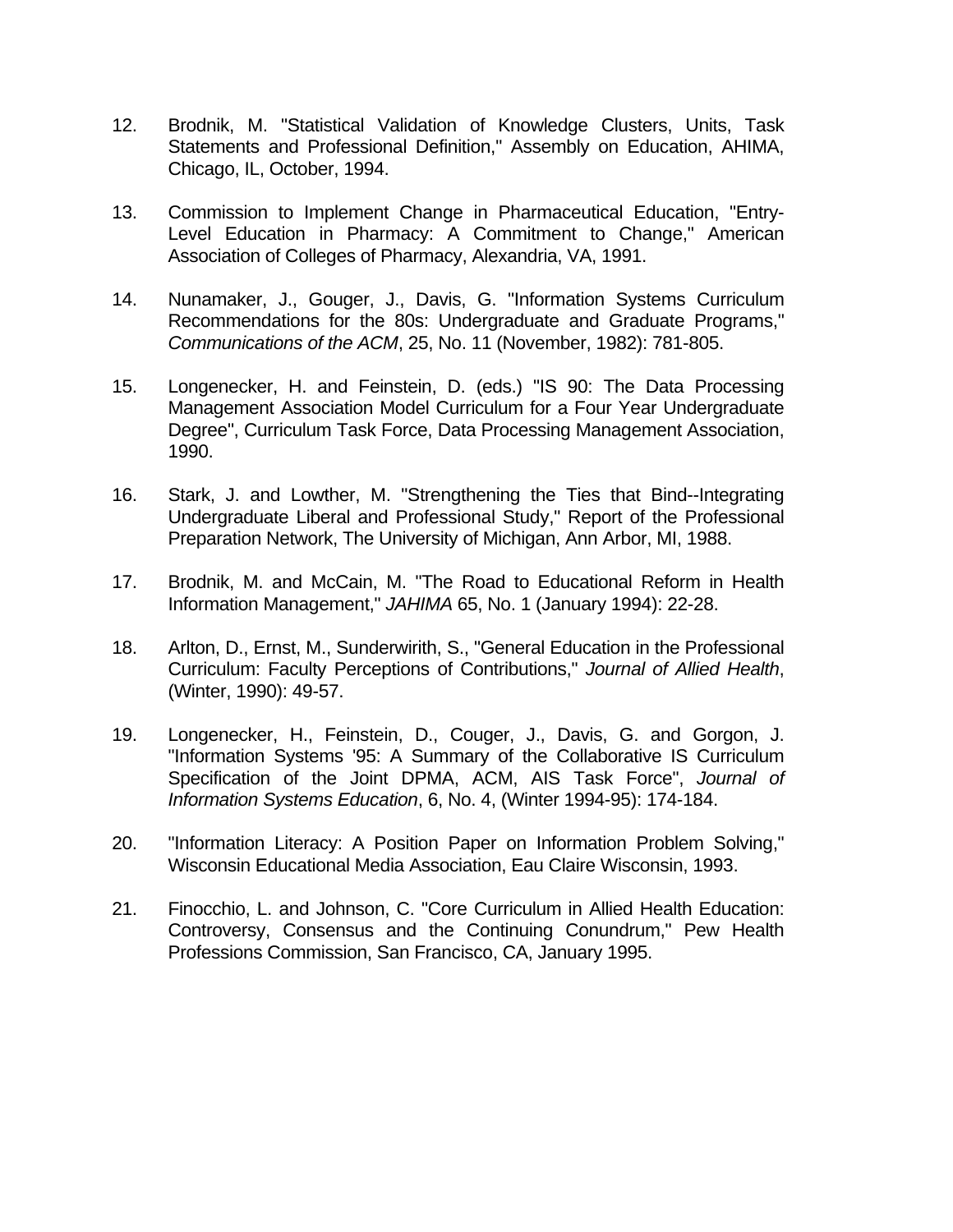22. "Report of the National Commission on Allied Health," U. S. Department of Health and Human Services, Public Health Service, Health Resources and Services Administration, Bureau of Health Professions, Division of Associated, Dental, and Public Health Professions, Rockville, MD, 1995.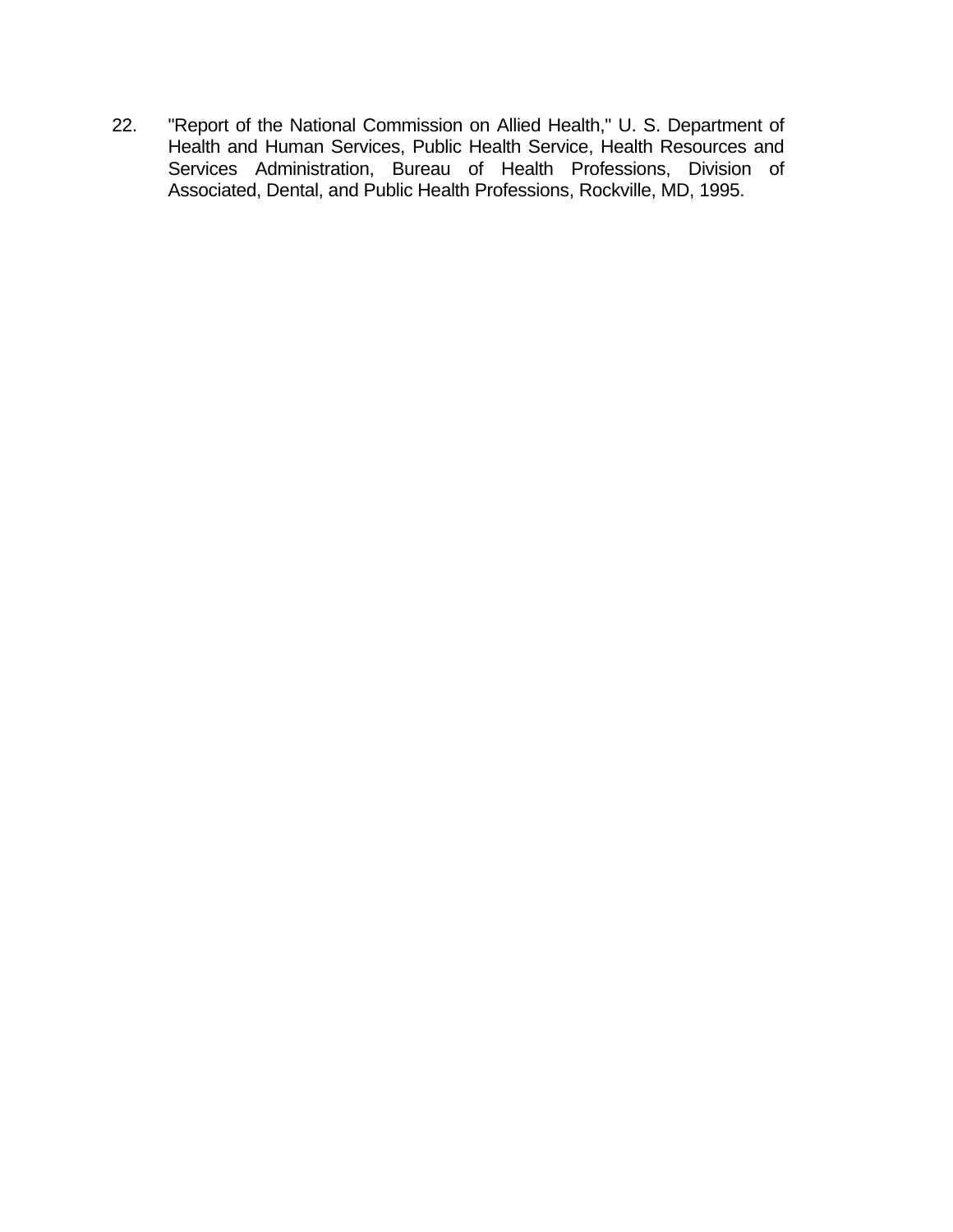| <b>Appendix A</b><br><b>Outcomes Considered Important by Educators</b><br>in Eight Undergraduate Professional Fields |                                                    |                                                                                                                                                                                                                                                                                                                                                                                                           |  |  |
|----------------------------------------------------------------------------------------------------------------------|----------------------------------------------------|-----------------------------------------------------------------------------------------------------------------------------------------------------------------------------------------------------------------------------------------------------------------------------------------------------------------------------------------------------------------------------------------------------------|--|--|
| 1.                                                                                                                   | Communication<br>Competence                        | The graduate can read, write, speak and listen and use these processes effectively to acquire,<br>develop, and convey ideas and information.                                                                                                                                                                                                                                                              |  |  |
|                                                                                                                      | Comment:                                           | Reading, writing, speaking and listening are skills essential to professional practice and to<br>continued professional growth as well as to informed citizenry and continued personal growth.                                                                                                                                                                                                            |  |  |
| 2.                                                                                                                   | <b>Critical</b><br><b>Thinking</b>                 | The graduate examines issues rationally, logically and coherently.                                                                                                                                                                                                                                                                                                                                        |  |  |
|                                                                                                                      | <b>Comment:</b>                                    | Although critical thinking is a universally desired educational outcome, professionals particularly<br>need a repertoire of thinking strategies that will enable them to acquire, evaluate and synthesize<br>information and knowledge. Since much professional practice is problematical, students need to<br>develop analytical skills to make decisions in both familiar and unfamiliar circumstances. |  |  |
| 3.<br>Contextual<br>Competence<br>Comment:                                                                           |                                                    | The graduate has an understanding of the societal context (environment) in which the profession<br>is practiced.                                                                                                                                                                                                                                                                                          |  |  |
|                                                                                                                      |                                                    | The capability to adopt multiple perspectives allows the graduate to comprehend the complex<br>interdependence between the professional and society. An enlarged understanding of the world<br>and the ability to make judgments in light of historical, social, economic, scientific and political<br>realities is demanded of the professional as well as the citizen.                                  |  |  |
|                                                                                                                      |                                                    | The graduate will have an enhanced aesthetic awareness of arts and human behavior for both<br>personal enrichment and application in enhancement of the profession.                                                                                                                                                                                                                                       |  |  |
| 4.                                                                                                                   | <b>Aesthetic</b><br><b>Sensibility</b><br>Comment: | Sensitivity to relationships among the arts, the natural environment and human concerns<br>epitomizes aesthetic awareness. Through learning to approach life as an aesthetic experience<br>and by viewing work as an act of aesthetic judgment, professionals can more effectively assess<br>and understand the world and their roles within it.                                                          |  |  |
|                                                                                                                      |                                                    | The graduate acknowledges and is concerned for improving the knowledge, skills and values of<br>the profession.                                                                                                                                                                                                                                                                                           |  |  |
| 5.                                                                                                                   | Professional<br><b>Identity</b>                    | Professional identity both parallels and supplements the liberal education goals of developing a<br>sense of personal identity. The sense of personal worth and self-confidence that develops from<br>experiencing success in professional practice, often includes a contributing or altruistic<br>relationship with clients, is an effective vehicle for gaining a sense of one's place in the world as |  |  |
|                                                                                                                      | <b>Comment:</b>                                    | an individual and citizen.                                                                                                                                                                                                                                                                                                                                                                                |  |  |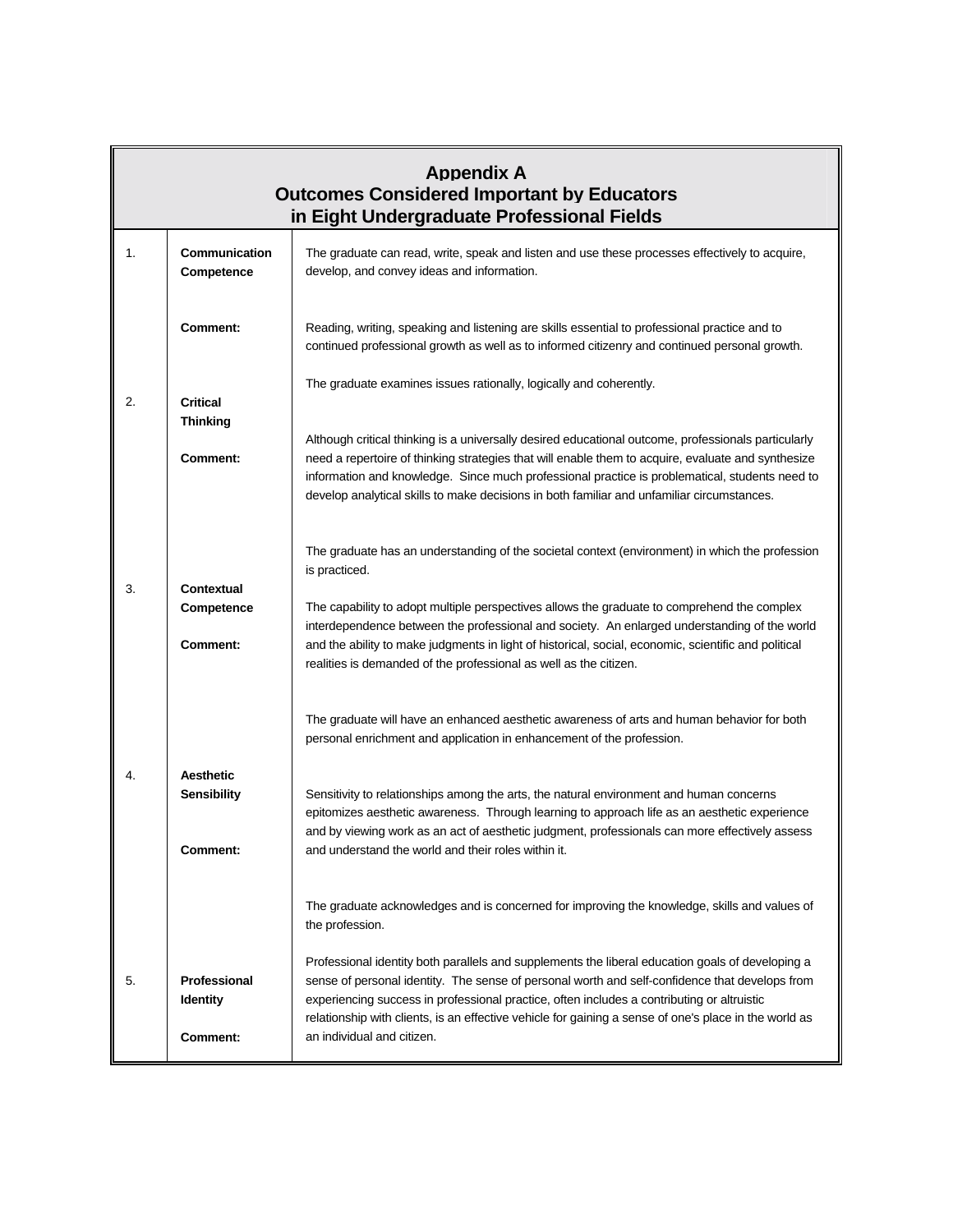|    |                               | The graduate understands and accepts the ethics of the profession as standards that guide<br>professional behavior.                                                                                                                                                                                                                                                      |
|----|-------------------------------|--------------------------------------------------------------------------------------------------------------------------------------------------------------------------------------------------------------------------------------------------------------------------------------------------------------------------------------------------------------------------|
| 6. | Professional<br><b>Ethics</b> | Liberally educated individuals are expected to have developed value systems and ethical<br>standards that quide their behavior. Since in every field professionals face choice and<br>responsibility in the process of making decisions with full understanding of their consequences,<br>the study of ethics provides a context for development of professional ethics. |
|    | Comment:                      | continuation                                                                                                                                                                                                                                                                                                                                                             |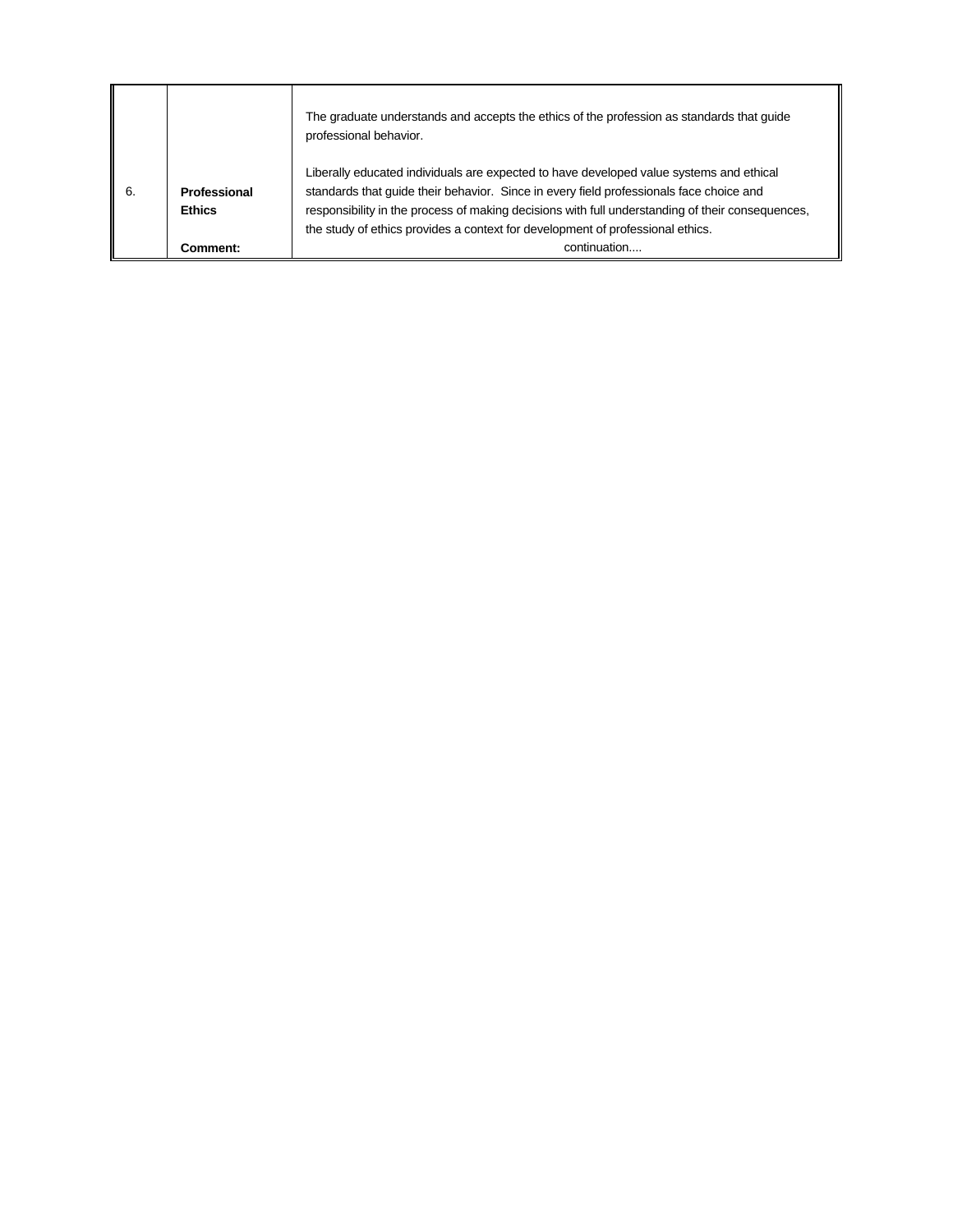| 7.  | Adaptive<br>Competence                                | The graduate anticipates, adapts to, and promotes changes important to the profession's societal<br>purpose and the professional's role.                                                                                                                                                                                                                                                                       |
|-----|-------------------------------------------------------|----------------------------------------------------------------------------------------------------------------------------------------------------------------------------------------------------------------------------------------------------------------------------------------------------------------------------------------------------------------------------------------------------------------|
|     | Comment:                                              | A liberally educated person has an enhanced capacity to adapt to and anticipate changes in<br>society. Since professional practice is not static, adaptability can be fostered by promoting the<br>need to detect and respond to changes and make innovations in professional practice.                                                                                                                        |
| 8.  | Leadership<br>Capacity                                | The graduate exhibits the capacity to contribute as a productive member of the profession and to<br>assume leadership roles as appropriate in the profession and society.                                                                                                                                                                                                                                      |
|     | <b>Comment:</b>                                       | All education carries with it the responsibility of developing leadership capacity. This is<br>particularly true for professional education where the problem-decision-action cycle may have<br>broad environmental, social and individual ramifications. Not only does leadership imply both<br>functional and status obligations, it requires the intelligent humane application of knowledge and<br>skills. |
| 9.  | <b>Scholarly</b><br><b>Concern for</b><br>Improvement | The graduate recognizes the need to increase knowledge and advance the profession through<br>systematic, cumulative research on problems of theory and practice.                                                                                                                                                                                                                                               |
|     | <b>Comment:</b>                                       | The heart of the intellectual process is attention to a spirit of inquiry, critical analysis or logical<br>thinking. Although many critical analysis skills are developed as theory and practice are<br>integrated, the professional curriculum can be specifically designed to foster among graduates<br>an obligation to participate in inquiry, research and improvement of the profession.                 |
|     |                                                       | The graduate continues to explore and expand personal, civic and professional knowledge and<br>skills throughout a lifetime.                                                                                                                                                                                                                                                                                   |
| 10. | <b>Motivation</b><br><b>Continued</b><br>Learning     | A truly educated person will wish to continue learning throughout life. In professional education,<br>substantial emphasis can be placed on fostering individual responsibility for continued                                                                                                                                                                                                                  |
|     | <b>Comment:</b>                                       | professional growth.                                                                                                                                                                                                                                                                                                                                                                                           |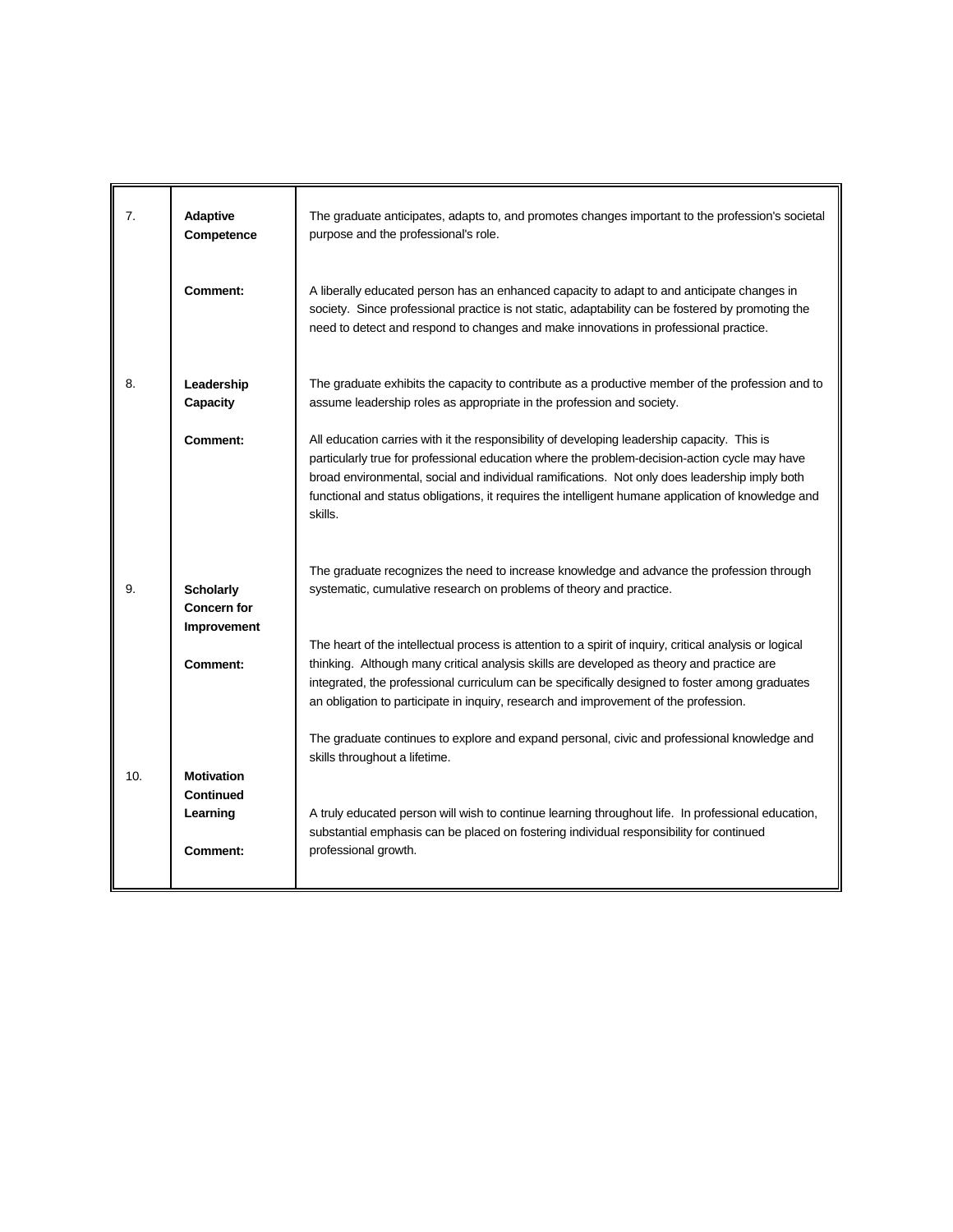# **Appendix B Guide for Developing Information Problem Solving Skills**

 "Ultimately, information literate people are those who have learned how to learn. They know how to learn because they know how knowledge is organized, how to find information, and how to use information in such a way that others can learn from them. They are people prepared for lifelong learning, because they can always find the information needed for any task or decision at hand." American Library Association Presidential Committee on Information Literacy

#### **INTRODUCTION**

 The ability to access and use information is necessary for success in school, work and personal life. The following steps represent the basic elements in an information literacy curriculum.

#### **I. DEFINING THE NEED FOR INFORMATION**

 The first step in the information problem solving process is to recognize that an information need exists and to define that need. The student will be able to:

- A. Recognize different uses of information (i.e. occupational, intellectual, recreational)
- B. Place the information needed within a frame of reference (who, what, when, where, how, why)
- C. Relate the information needed to prior knowledge
- D. Formulate the information problem using a variety of questioning skills (i.e. yes/no, open ended).

#### **II. INITIATING THE SEARCH STRATEGY**

 Once the information problem has been formulated, the student must understand that a plan for searching has to be developed. The student will be able to:

A. Determine what information is needed, often through a series of sub-questions

 B. Brainstorm ideas and recognize a variety of visual ways to organize ideas to visualize relationships among them (i.e. webbing, outlining, listing)

- C. Select and use a visual organizer appropriate to subject
- D. List key words, concepts, subject headings, descriptors
- E. Explain the importance of using more than one source of information
- F. Identify potential sources of information
- G. Identify the criteria for evaluating possible sources (i.e. timeliness, format, appropriateness).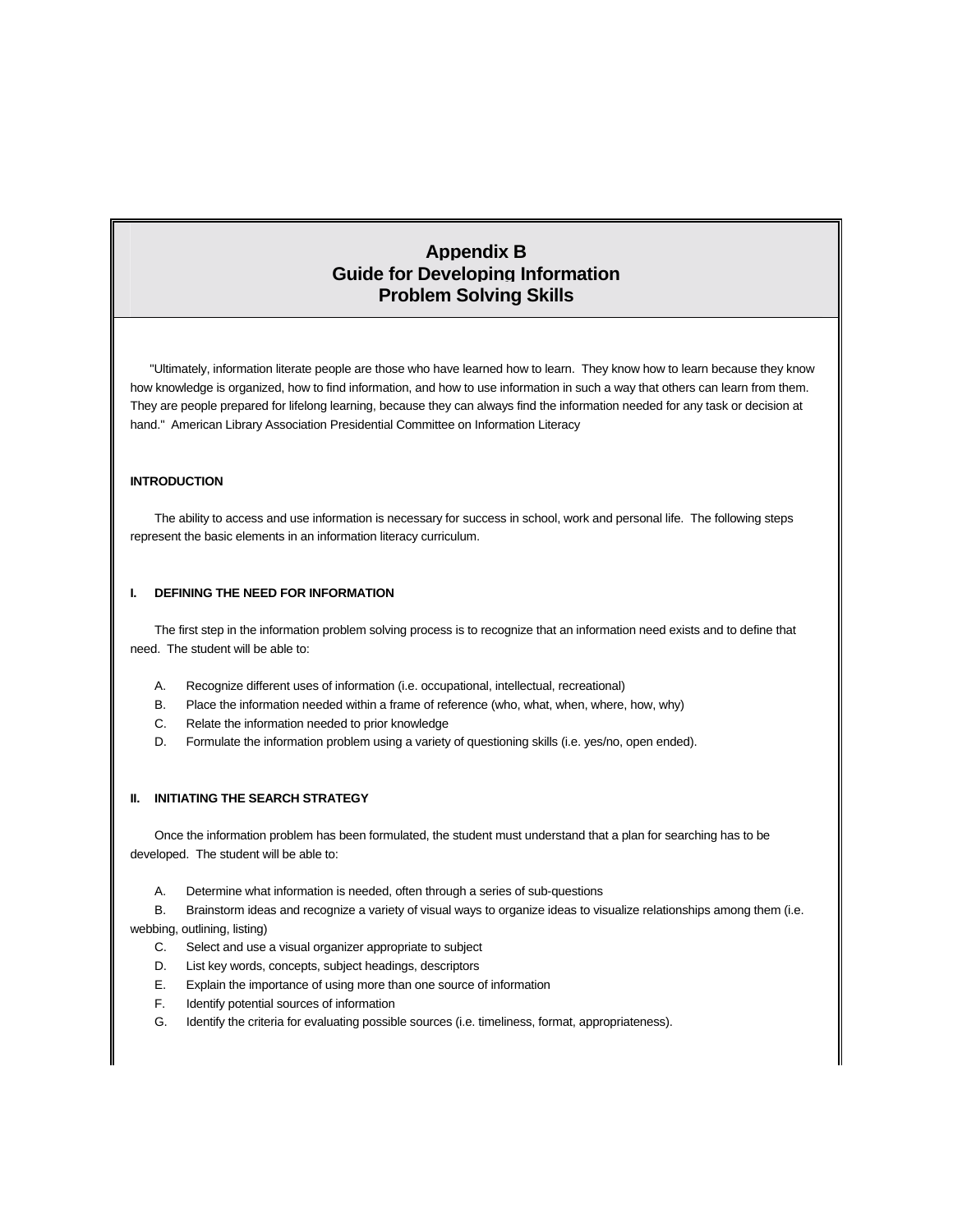#### **III. LOCATING THE RESOURCES**

 At the onset of a search a student will recognize the importance of locating information from a variety of sources and accessing specific information found within an individual resource. The student will be able to:

- A. Locate print, audiovisual, and computerized resources using appropriate catalogs and other bibliographic tools
- B. Locate information through on-line databases, interlibrary loan, telephone and facsimile technology

 C. Identify and use community information agencies (i.e. public and academic libraries, government offices) to locate additional resources

- D. Use people as sources of information through interviews, surveys and letters of inquiry
- E. Consult with others to assist in identifying sources of information

 F. Access specific information within resources by using internal organizers (i.e. indexes, tables of contents, cross references) and electronic search strategies (i.e. keywords, Boolean logic).

continuation.....

#### **IV. ASSESSING AND COMPREHENDING THE INFORMATION**

 Once potentially useful information has been located, the student uses a screening process to determine the usefulness of the information. The student will be able to:

- A. Skim and scan for major ideas and keywords to identify relevant information
- B. Differentiate between primary and secondary sources
- C. Determine the authoritativeness, currentness and reliability of the information
- D. Differentiate among fact, opinion, propaganda, point of view, and bias
- E. Recognize errors in logic
- F. Recognize omissions, if any, in information
- G. Classify, group or label the information
- H. Recognize interrelationships among concepts
- I. Differentiate between cause and effect
- J. Identify points of agreement and disagreement among sources
- K. Select information in formats most appropriate to the student's individual learning style
- L. Revise and redefine the information problem if necessary.

#### **V. INTERPRETING THE INFORMATION**

 Following an assessment of the information, the student must use the information to solve the particular information problem. The student will be able to:

 A. Summarize the information in the student's own words; paraphrase or quote important facts and details when necessary for accuracy and clarity

- B. Synthesize newly gathered information with previous information
- C. Organize and analyze information in a new way

 D. Compare information gathered with the original problem and adjust strategies, locate additional information or re-examine information when necessary

E. Draw conclusions based on the information gathered and the student's interpretation of it.

#### **VI. COMMUNICATING THE INFORMATION**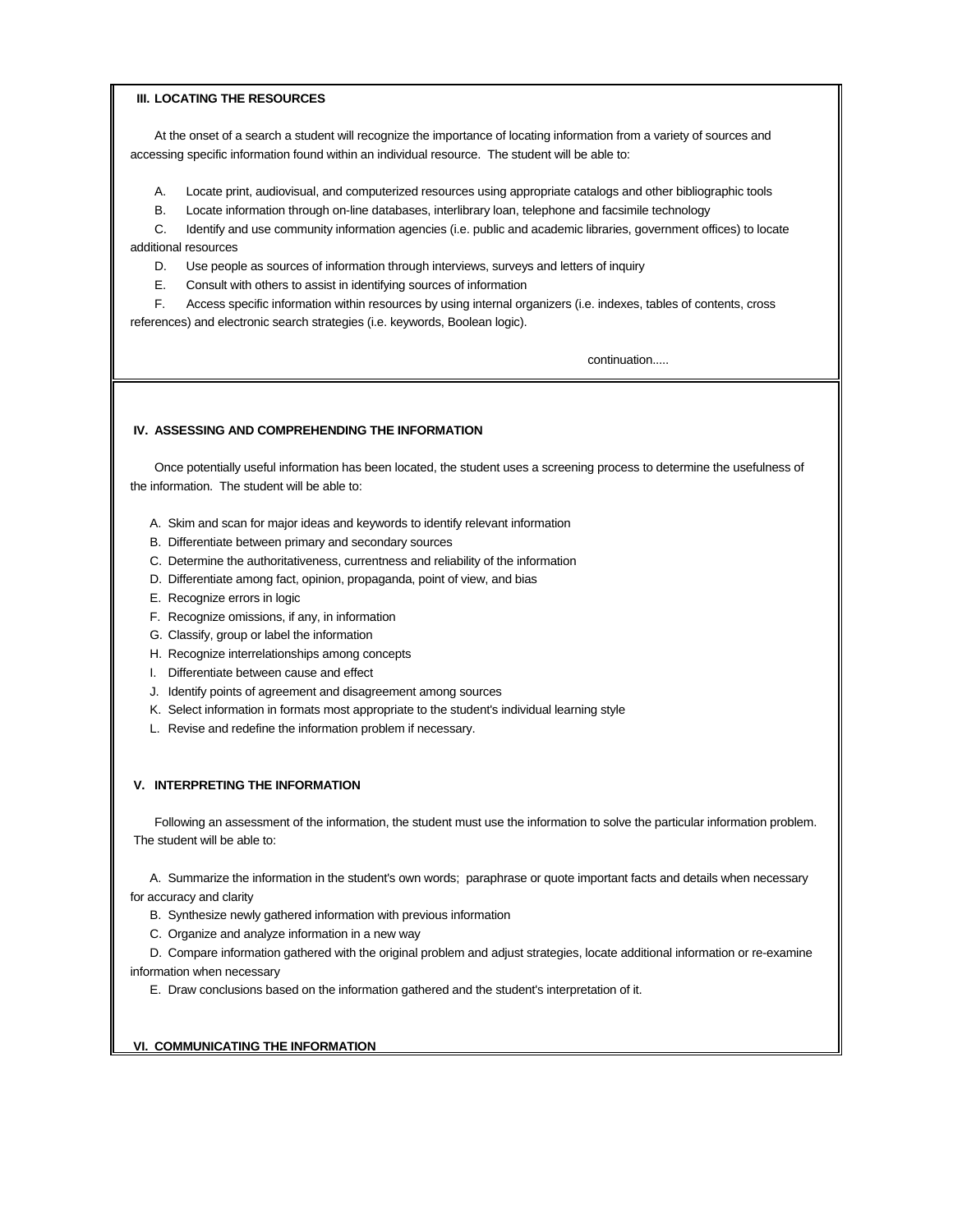The student must be able to organize and communicate the results of the information problem-solving effort. The student will be able to:

A. Use the search information to identify the important conclusions or resolutions to the problem to be shared with others

- B. Decide on a purpose (i.e. to inform, persuade, entertain) for communicating the information and identify the intended audience
	- C. Choose a format (i.e. written, oral, visual) appropriate for the audience and purpose
	- D. Create an original product (i.e. speech, research paper, videotape, drama)
	- E. Provide appropriate documentation (i.e. bibliography) and comply with copyright law.

#### **VII. EVALUATING THE PRODUCT AND PROCESS**

 Evaluation is the ability to determine how well the final product resolved the information problem and if the steps taken to reach the desired outcome were appropriate and efficient. Students may evaluate their own work and/or be evaluated by others (i.e. professors, classmates, practitioners). The student will be able to:

 A. Determine the extent to which the conclusions and project met the defined information need and/or satisfied the assignment (i.e. how well did I do?).

 B. Consider if the research questions/problem, search strategy, resources, or interpretation should have been expanded, revised or otherwise modified (i.e. what could/should I have done differently?).

 C. Re-assess his/her understanding of the process and identify steps which need further understanding, skill development, or practice (i.e. how can I do better in the future?).

Credit: Reprinted with Permission from Carol J. Nelson, "Information Literacy: A Position Paper on Information Problem Solving", 1993, Wisconsin Educational Media Association, (608) 822-6884.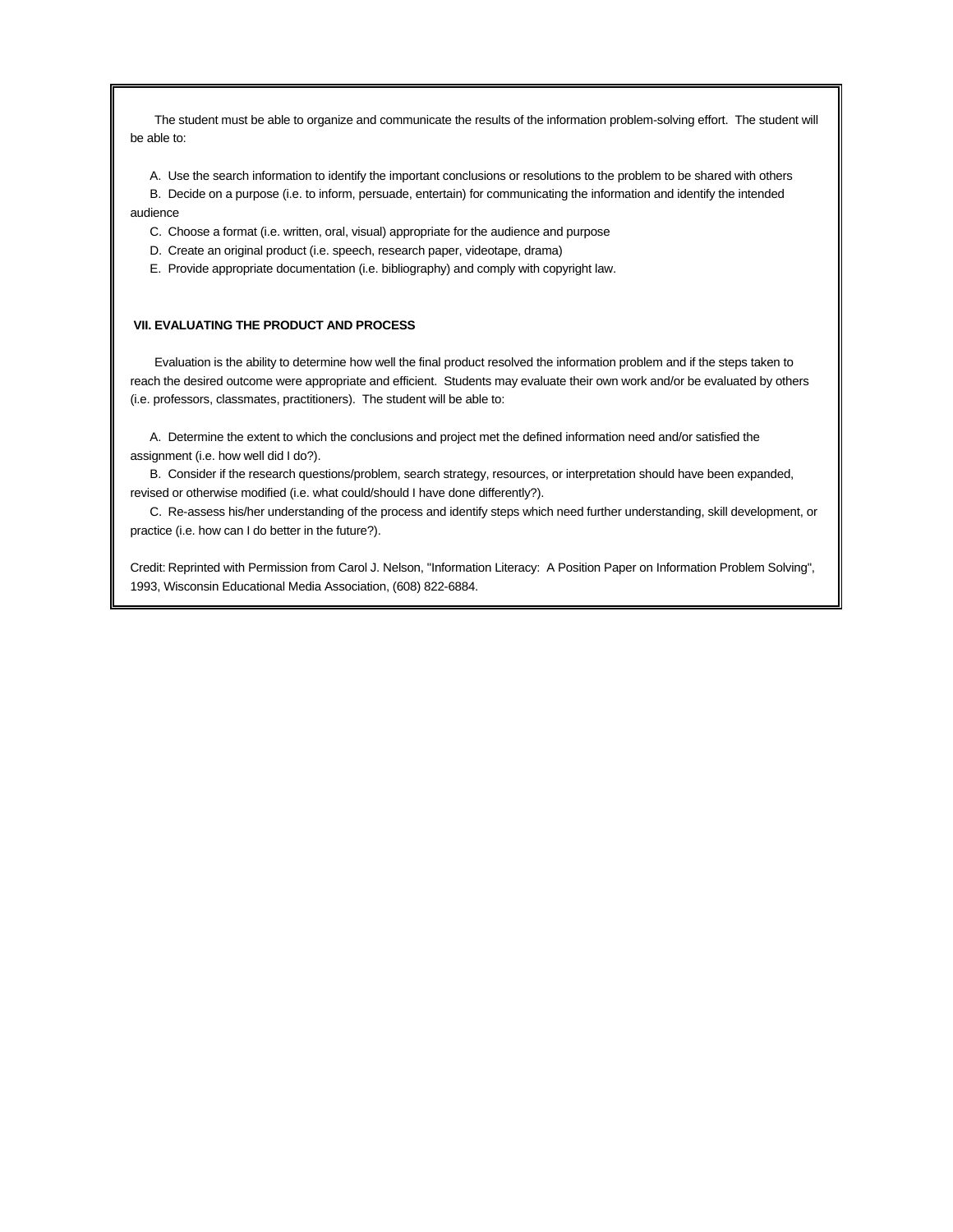# **(To accommodate 20 students per section)**

| <b>HARDWARE</b>                                                                                                                                    | <b>UNIT PRICE</b> | <b>TOTAL</b> |
|----------------------------------------------------------------------------------------------------------------------------------------------------|-------------------|--------------|
| 1 Hewlett Packard NetServer 5/66LF Model 1050<br>(includes Pentium 66, 1.05 GB HDD, CD-ROM<br>16 MB Memory, DOS, Mouse and Windows)                | 3,909.00          | 3,909.00     |
| 1 H-P SureStore 5000i 4 MM DAT Tape Drive                                                                                                          | 899.00            | 899.00       |
| 1 Champion 16 MB Memory (2x8 MB - 72 pin)                                                                                                          | 740.00            | 740.00       |
| 1 H-P SVGA Monitor 14"                                                                                                                             | 302.00            | 302.00       |
| 1 H-P EISA Ethernet 10BaseT NIC                                                                                                                    | 213.00            | 213.00       |
| 1 American Power Smart UPS 1250 Watt                                                                                                               | 604.00            | 604.00       |
| 20 Hewlett Packard Vectra VL3 PC (Pentium 90, 420 MB,<br>IDE HDD, 8 MB Memory, with H-P SVGA 14" monitor;<br>H-P IDE CD-ROM; Champion 8 MB SIMM)   | 2,712.00          | 54,240.00    |
| 20 Roland Speakers                                                                                                                                 | 50.00             | 1,000.00     |
| 20 AST 16 bit sound boards (for terminology)                                                                                                       | 115.00            | 2,300.00     |
| 20 Radio Shack Head sets (for terminology)                                                                                                         | 20.00             | 400.00       |
| 20 Network hookups and installation (University)                                                                                                   | 175.00            | 3,500.00     |
| 1 Sharp LCD full color Computer/Video Projection Panel -<br>IBM compatible (for teaching from a host computer to<br>project for classroom viewing) | 5,300.00          | 5,300.00     |
| 1 Hewlett Packard Laserjet 4si mx                                                                                                                  | 3,696.00          | 3,696.00     |
| 1 Hewlett Packard JetDirect network card (to interface with Novell)                                                                                | 369.00            | 369.00       |
| 1 HP Scanjet 2CX Optical Scanner (Color)                                                                                                           | 955.00            | 955.00       |
| <b>SOFTWARE</b>                                                                                                                                    |                   |              |
| Novell Netware 3.12 (unit = 25 user pack)                                                                                                          | 2,384.00          | 2,384.00     |
| Setup and Software Installation for Network                                                                                                        | 1,300.00          | 1,300.00     |
| Powerchute Software (for server)                                                                                                                   | 56.00             | 56.00        |
| MicroSoft Office Suite (Word, Access, Excel, PowerPoint,<br>Visual Basic, Mail, etc)                                                               | 865.00            | 1,730.00     |